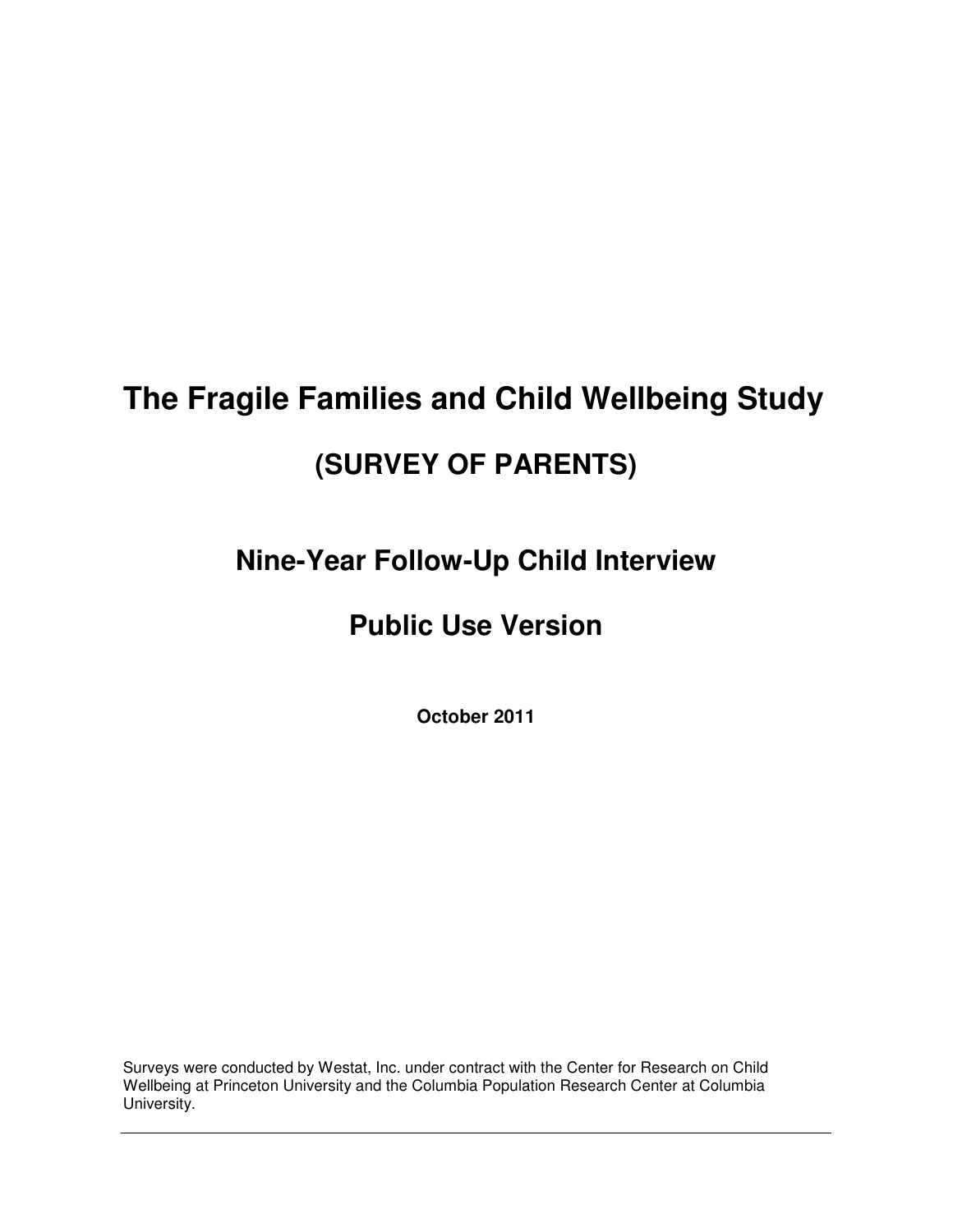# TABLE OF CONTENTS

| <b>SECTION</b> | <b>PAGE</b> |
|----------------|-------------|
|                |             |
|                |             |
|                |             |
|                |             |
|                |             |
|                |             |
|                |             |
|                |             |
|                |             |
|                |             |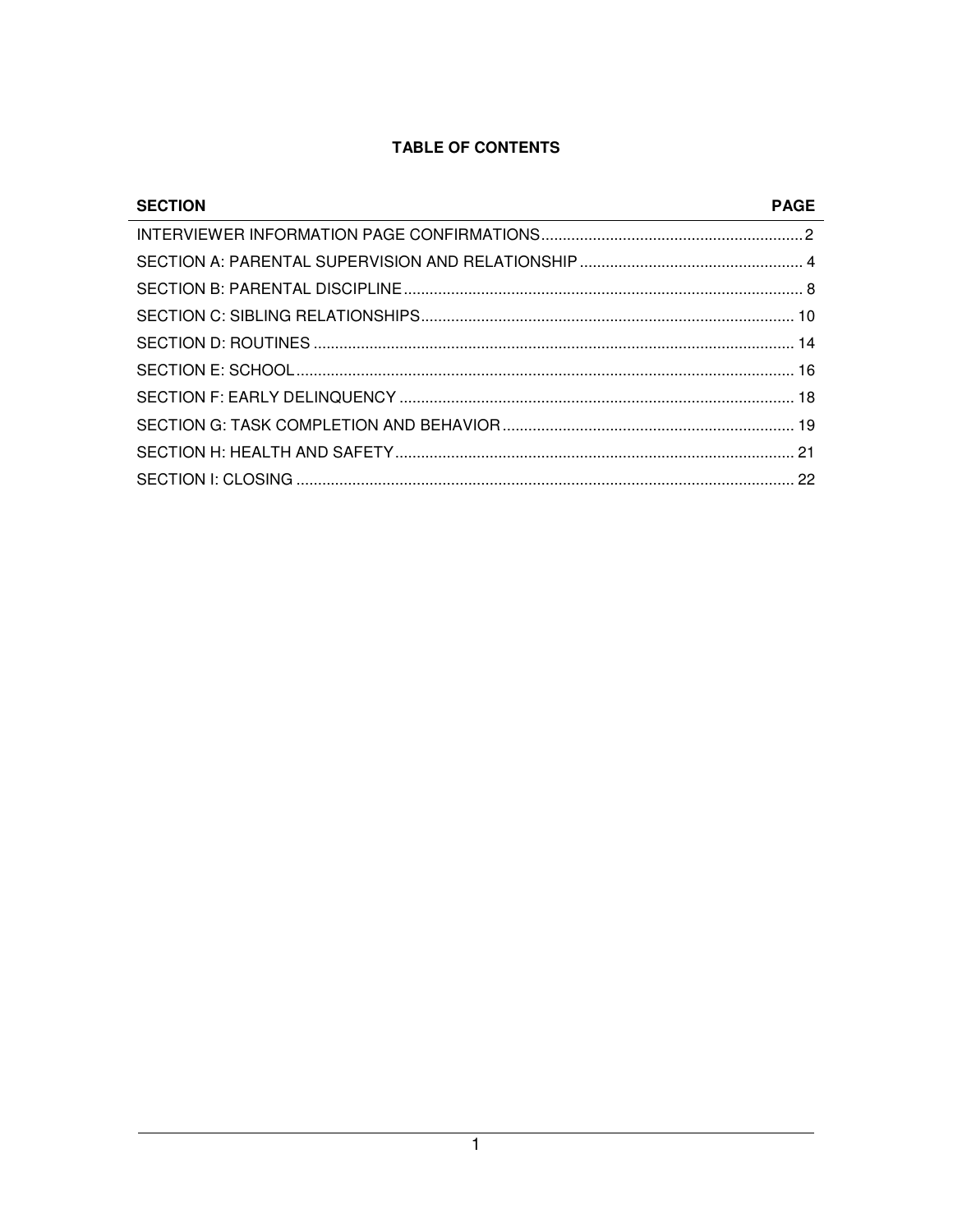#### **INTERVIEWER INFORMATION PAGE CONFIRMATIONS**

 CONFIRM THE FOLLOWING FROM INTERVIEWER INFORMATION PAGE. CODE WITHOUT ASKING IF KNOWN.

BOX CONF1

IF BIO MOTHER IS PRIMARY CAREGIVER, (PCG=BIO MOM) GO TO CONF2.

ELSE GO TO BOX CONF5.

CONF2. HAS {CHILD} SEEN HIS/HER BIOLOGICAL FATHER IN THE LAST YEAR? YES, BECAUSE BIOFATHER LIVES WITH MOTHER AND CHILD ............................................................... 1 GO TO BOX CONF5 YES, BUT BIOFATHER DOES NOT LIVE IN THE SAME HOUSEHOLD ............................................................ 2 GO TO CONF3 NO ............................................................................. 3 GO TO CONF3

CONF3. DOES {CHILD}'S BIOMOTHER HAVE A HUSBAND OR PARTNER LIVING IN THE HOUSEHOLD WITH {CHILD}? [INCLUDE ONLY MALE PARTNERS]

|  | $\rightarrow \rightarrow$ GO TO INTRO |
|--|---------------------------------------|
|  | י חם הוא חד ח <del>בי — </del> כי     |

#### BOX CONF5

IF BIO FATHER IS PRIMARY CAREGIVER, (PCG=BIO DAD) GO TO CONF6.

ELSE GO TO BOX CONF7.

CONF6. HAS {CHILD} SEEN HIS/HER BIOMOTHER IN THE LAST YEAR?

|  | $\rightarrow$ $\cdots$ in INTRO |  |
|--|---------------------------------|--|
|  | $\rightarrow$ $\cdots$ in TRO   |  |

#### BOX CONF7

IF NON-PARENT IS PRIMARY CAREGIVER, (PCG= NON-PARENT) GO TO CONF9.

ELSE GO TO INTRO.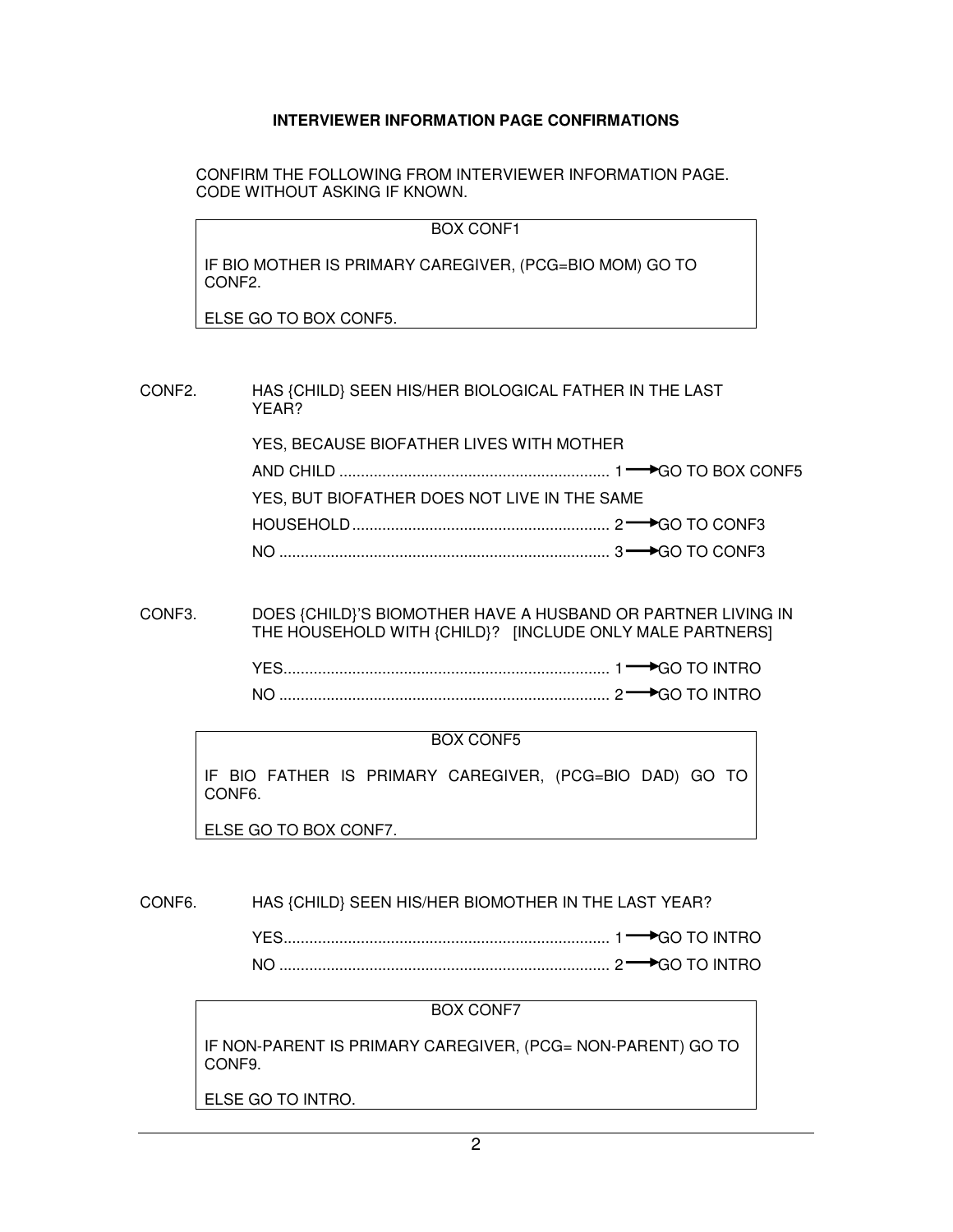| CONF9.  | HAS {CHILD} SEEN HIS/HER BIOMOTHER IN THE LAST YEAR? |  |
|---------|------------------------------------------------------|--|
|         |                                                      |  |
|         |                                                      |  |
| CONF10. | HAS {CHILD} SEEN HIS/HER BIOFATHER IN THE LAST YEAR? |  |
|         |                                                      |  |
|         |                                                      |  |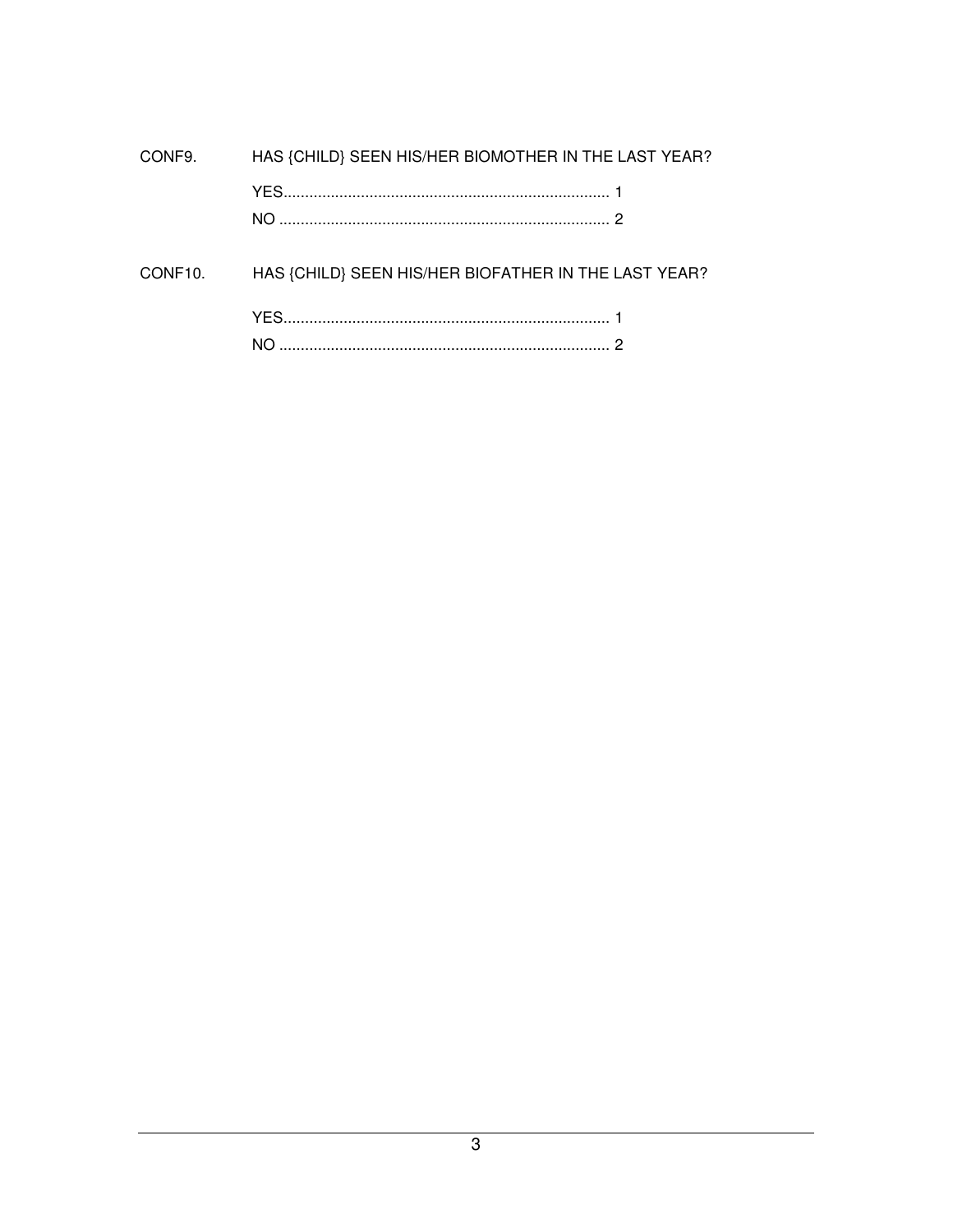#### **SECTION A: PARENTAL SUPERVISION AND RELATIONSHIP**

- INTRO. Now, I would like to ask you some questions about yourself and your family. These questions are different from the earlier ones - they are not test questions. There are no right or wrong answers, just tell me what you think. All the children in the study, all around the country, are asked these very same questions. If there is a question you do not want to answer, that's okay, just let me know. But I want you to know that all your answers will be private, they will not be shared with your parents or teachers or anybody else.
- A1. First, I have some questions about your relationship with {{NAME OF BIO MOM}{, your mom}} /{{NAME OF BIO DAD}{, your dad}}/{{NAME OF GRANDPARENT}{, your grandparent}/{{NAME OF OTHER NON-PARENT PCG}.

 For these questions, please tell me how often the following happen. How often does {{NAME OF BIO MOM}{, your mom}} /{{NAME OF BIO DAD}{, your dad}}/{{NAME OF GRANDPARENT}{, your grandparent}/ {{NAME OF OTHER NON-PARENT PCG}.…

Probe: Please tell me if this is never true, sometimes true, often true, or always true?

[IF NAME OF PCG IS NOT PRELOADED, USE FROM PAPER SCREENER]

PRELOAD "NAME OF PCG" FROM PCG IDENTIFIER. ELSE FROM CASEFILE IF PCG=BIOMOM/BIODAD

IF PCG=BIOMOM, DISPLAY {{NAME OF BIO MOM}{, your mom}}. IF PCG=BIODAD, DIPLAY {{NAME OF BIO DAD}{, your dad}}. IF PCG= NON-PARENT AND RELATIONSHIP= PATERNAL GRANDPARENT OR MATERNAL GRANDPARENT DISPLAY }}/{{NAME OF GRANDPARENT}{, your grandparent}

IF PCG= NON-PARENT AND RELATIONSHIP NE PATERNAL GRANDPARENT OR MATERNAL GRANPARENT DISPLAY ONLY {{NAME OF OTHER NON-PARENT PCG}.

|                   |                                                                                                                                                  | <b>NEVER</b> | <b>SOMETIMES/</b><br><b>NOT VERY</b><br><b>OFTEN</b> | <b>OFTEN</b>  | <b>ALWAYS</b> | <b>REF</b> | DK. |
|-------------------|--------------------------------------------------------------------------------------------------------------------------------------------------|--------------|------------------------------------------------------|---------------|---------------|------------|-----|
| A1A.              | Know what you do during your<br>free time? Would you say that<br>this statement is never true,<br>sometimes true, often true, or<br>always true? | $\Omega$     |                                                      | 2             | 3             |            |     |
| A1B.              | Know which friends you hang<br>out with during your free time?                                                                                   | $\Omega$     |                                                      | 2             | 3             |            | -2  |
| A1C.              | Ask you about things that<br>happened when you are not<br>with (her/him)?                                                                        | $\Omega$     |                                                      | 2             | 3             |            |     |
| A <sub>1</sub> D. | Make you tell (her/him) where<br>you are going and with whom<br>before you go out?                                                               | $\Omega$     |                                                      | 2             | 3             |            |     |
| A1E.              | Know what you spend money                                                                                                                        | $\Omega$     |                                                      | $\mathcal{P}$ | 3             |            |     |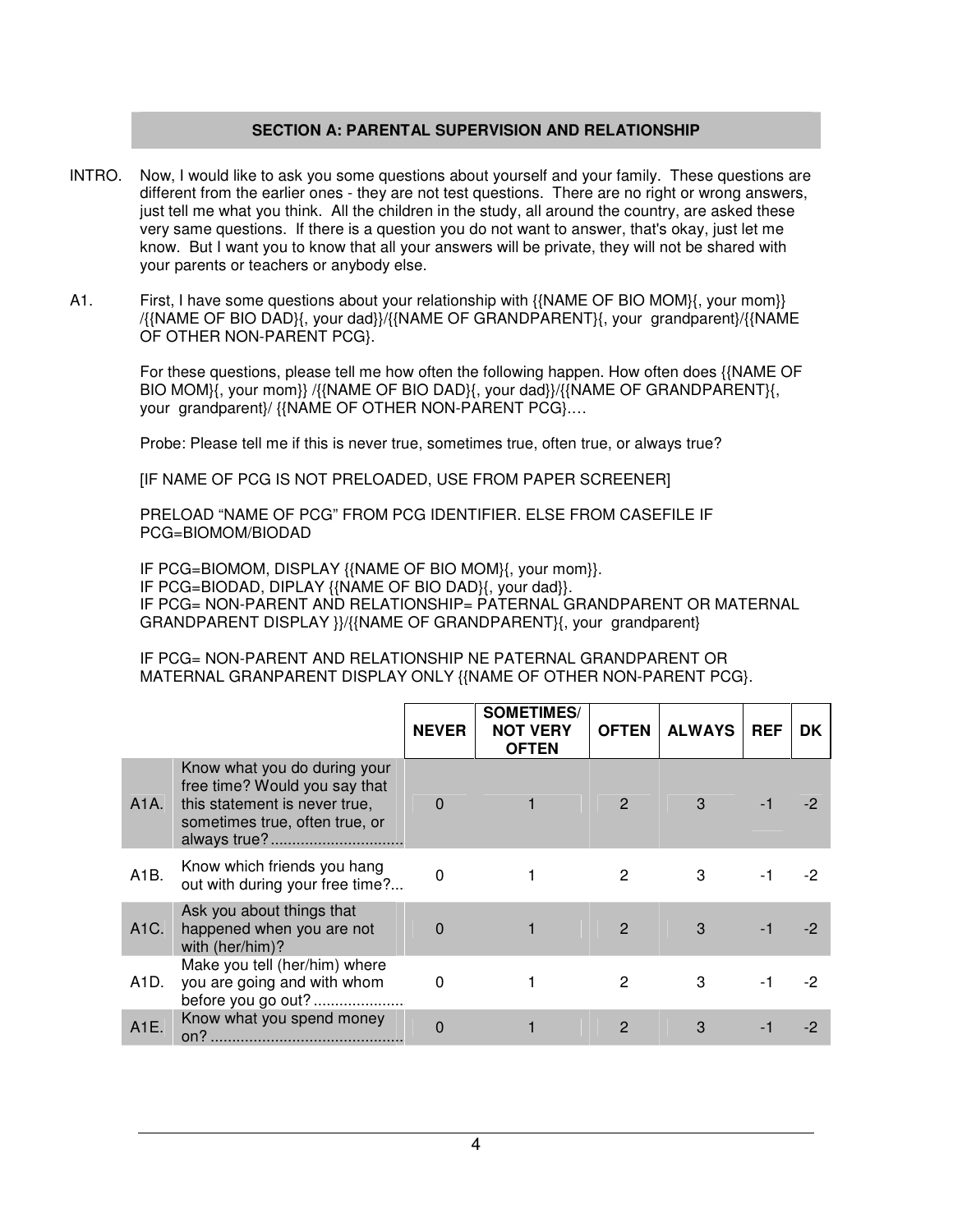#### **BOX A2**

If BIOMOM IS PCG (PCG=BIOMOM FROM PCG IDENTIFIER) or CHILD has seen BIO MOM in past year (FROM CONF6=1 OR CONF9=1), then go to A2. Else go to BOX A3.

A2. {Now, I have some questions that are just about {NAME OF BIO MOTHER}, your mom.} Does your mom ….

Probe: Please tell me if this is never true, sometimes true, often true, or always true?

|                   |                                                                                                                                               | <b>NEVER</b> | <b>SOMETIMES/</b><br><b>NOT VERY</b><br><b>OFTEN</b> | <b>OFTEN</b>   | <b>ALWAYS</b> | <b>REF</b> | DK |
|-------------------|-----------------------------------------------------------------------------------------------------------------------------------------------|--------------|------------------------------------------------------|----------------|---------------|------------|----|
| A2A.              | Talk over important decisions with<br>you? Would you say that this<br>statement is never true, sometimes<br>true, often true, or always true? |              |                                                      | $\mathcal{P}$  |               |            |    |
| A2B.              | Listen to your side of an                                                                                                                     |              |                                                      | 2              | 3             |            |    |
| A <sub>2</sub> C. | Spend enough time with you?                                                                                                                   |              |                                                      | $\overline{2}$ | 3             |            | -2 |
| A <sub>2</sub> D. | Miss events or activities that are                                                                                                            |              |                                                      | 2              |               |            |    |

A2E. How close do you feel to your mom? Would you say…

A2F. How well do you and your mom share ideas or talk about things that really matter? Would you say…

| Quite well, 2 |  |
|---------------|--|
|               |  |
|               |  |
|               |  |
|               |  |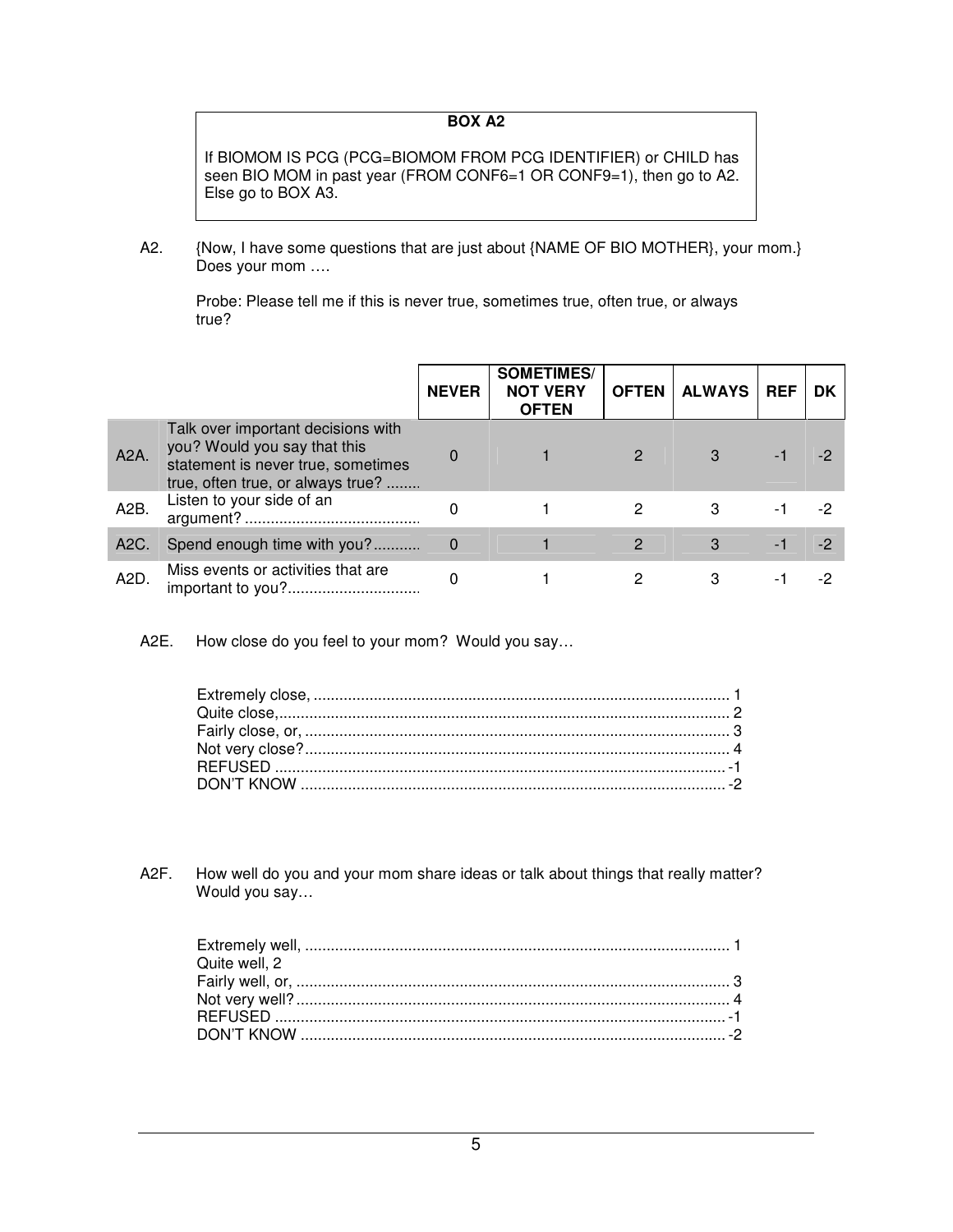#### **BOX A3**

If BIODAD IS PCG (PCG=BIODAD FROM PCG IDENTIFIER) or CHILD has seen BIODAD in past year (FROM CONF2=1 OR CONF10=1), go to A3. Else go to Box A4.

A3. {Now, I have some questions that are just about {NAME OF BIO FATHER}, your dad/Now, let's repeat those same questions, but respond about {NAME OF BIO FATHER}, your dad}.

Does your dad …

Probe: Please tell me if this is never true, sometimes true, often true, or always true?

|                   |                                                                                                                                               | <b>NEVER</b> | <b>SOMETIMES/</b><br><b>NOT VERY</b><br><b>OFTEN</b> | <b>OFTEN</b>  | <b>ALWAYS</b> | <b>REF</b> | <b>DK</b> |
|-------------------|-----------------------------------------------------------------------------------------------------------------------------------------------|--------------|------------------------------------------------------|---------------|---------------|------------|-----------|
| A <sub>3</sub> A. | Talk over important decisions with<br>you? Would you say that this<br>statement is never true, sometimes<br>true, often true, or always true? | 0            |                                                      | $\mathcal{P}$ | $\mathcal{S}$ |            | -2        |
| A <sub>3</sub> B. | Listen to your side of an                                                                                                                     |              |                                                      | 2             | 3             |            | -2        |
| A3C.              | Spend enough time with you?                                                                                                                   |              |                                                      | 2             | 3             |            | $-2$      |
| A <sub>3</sub> D. | Miss events or activities that are                                                                                                            |              |                                                      | 2             |               |            | $-2$      |

A3E. How close do you feel to your dad? Would you say…

A3F. How well do you and your dad share ideas or talk about things that really matter? Would you say…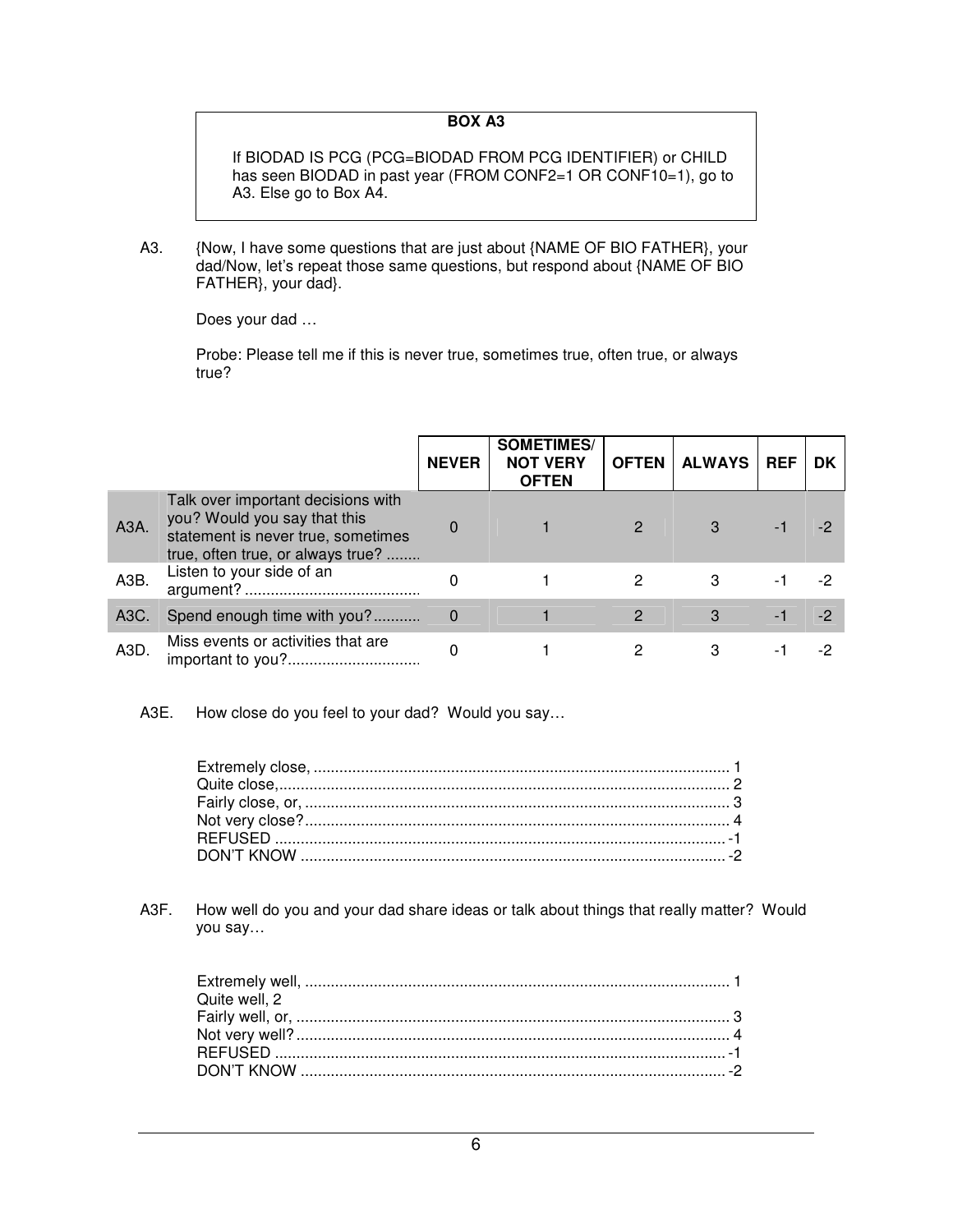#### **BOX A4**

If the child's primary caregiver is their bio mother (BIOMOM=PCG FROM PCG IDENTIFIER) and if bio mother has a current partner that is not the father (FROM CONF3=1) then go to A4. Else, go to SECTION B.

A4. {Now, I have some questions that are just about {NAME OF PARTNER}./Finally, let's repeat those same questions, but respond about {NAME OF PARTNER}.}

Does {NAME OF PARTNER} …

Probe: Please tell me if this is never true, sometimes true, often true, or always true?

|         |                                                                                                                                               | <b>NEVER</b> | <b>SOMETIMES/</b><br><b>NOT VERY</b><br><b>OFTEN</b> | <b>OFTEN</b>  | <b>ALWAYS</b> | <b>REF</b> | <b>DK</b> |
|---------|-----------------------------------------------------------------------------------------------------------------------------------------------|--------------|------------------------------------------------------|---------------|---------------|------------|-----------|
| $A4A$ . | Talk over important decisions with<br>you? Would you say that this<br>statement is never true, sometimes<br>true, often true, or always true? | $\Omega$     |                                                      | $\mathcal{P}$ | $\mathcal{S}$ |            | -2        |
| A4B.    | Listen to your side of an                                                                                                                     |              |                                                      | 2             | 3             |            | -2        |
| A4C.    | Spend enough time with you?                                                                                                                   |              |                                                      | 2             | 3             |            | -2        |
| A4D.    | Miss events or activities that are                                                                                                            |              |                                                      | 2             |               |            | -2        |

A4E. How close do you feel to {NAME OF PARTNER}? Would you say…

A4F. How well do you and {NAME OF PARTNER} share ideas or talk about things that really matter? Would you say…

| Quite well, 2 |  |
|---------------|--|
|               |  |
|               |  |
|               |  |
|               |  |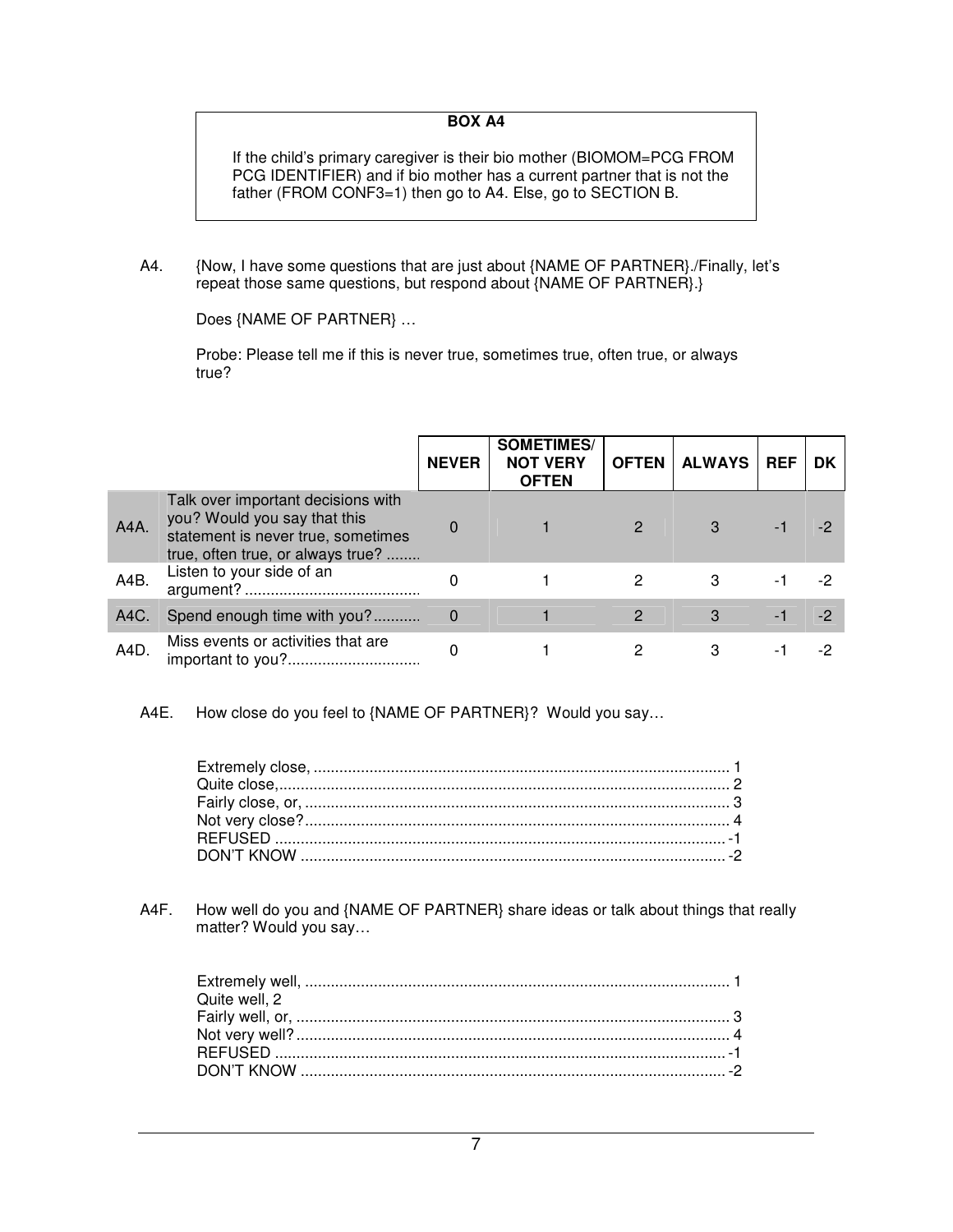#### **SECTION B: PARENTAL DISCIPLINE**

#### **BOX B1**

If BIOMOM IS PCG (PCG=BIOMOM FROM PCG IDENTIFIER) or CHILD has seen BIO MOM in past year (FROM CONF6=1 OR CONF9=1), then go to B1. Else go to BOX B2.

B1. Children often do things that are wrong or make their parents angry. We would like to know what your parent(s) have done when you did something wrong, or made you upset or angry, or when they were angry for other reasons. I will read a list of things your parent(s) might have done.

First, please think about how often your mom did the following things in the past year ....

PROBE: Would you say she did that every day or almost every day; a few times a week; once or a few times a month; less than once a month or never?

|                   |                                                                                                                                                                                                    | EVERY/<br><b>ALMOST</b><br><b>EVERY</b><br><b>DAY</b> | <b>FEW</b><br>TIMES/<br><b>WEEK</b> | <b>ONCE</b><br>OR A<br><b>FEW</b><br>TIMES/<br><b>MONTH</b> | <b>LESS THAN</b><br><b>ONCE/MONTH</b> | <b>NEVER</b> | <b>REF</b> | DK |
|-------------------|----------------------------------------------------------------------------------------------------------------------------------------------------------------------------------------------------|-------------------------------------------------------|-------------------------------------|-------------------------------------------------------------|---------------------------------------|--------------|------------|----|
| <b>B1A.</b>       | Explained why something you did was<br>wrong? Would you say she did that every<br>day or almost every day; a few times a<br>week; once or a few times a month; less<br>than once a month or never? |                                                       | 3                                   | 2                                                           |                                       | $\Omega$     |            |    |
| <b>B1B.</b>       | Sent you to your room, took away privileges                                                                                                                                                        |                                                       | 3                                   | $\overline{2}$                                              |                                       | $\Omega$     |            |    |
| B <sub>1</sub> C. | Shouted, yelled, screamed, swore or cursed                                                                                                                                                         |                                                       | 3                                   | 2                                                           |                                       | $\Omega$     |            | -2 |
| B <sub>1</sub> D. |                                                                                                                                                                                                    |                                                       | 3                                   | $\overline{2}$                                              |                                       |              |            |    |

#### **BOX B2**

If BIODAD IS PCG (PCG=BIODAD FROM PCG IDENTIFIER) or CHILD has seen BIODAD in past year (FROM CONF2=1, 2 OR CONF10=1) go to B2. Else go to Box B3.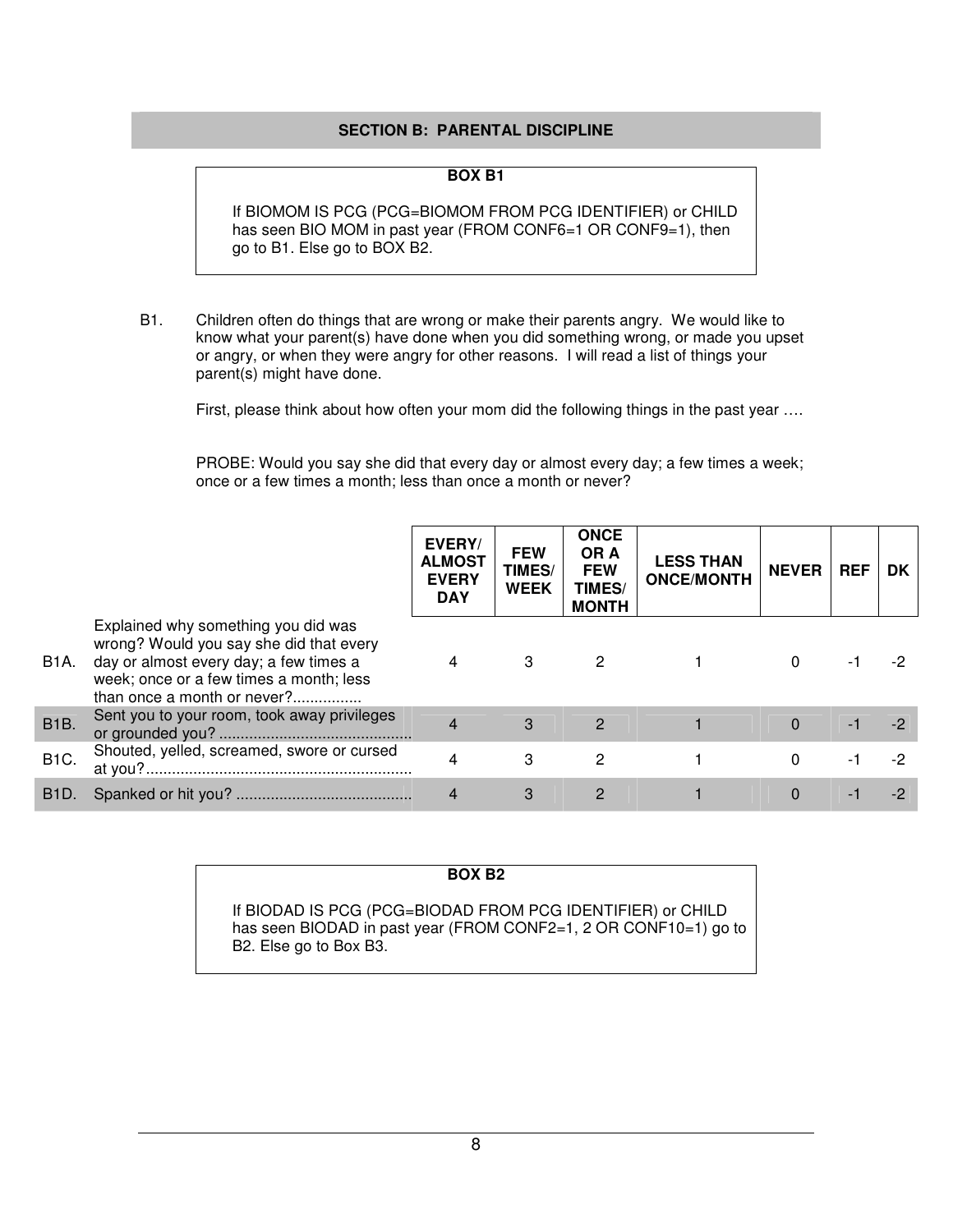B2. Please think about how often your dad did these things in the past year. PROBE: Would you say he did that every day or almost every day; a few times a week; once or a few times a month; less than once a month or never?

|                   |                                                                                                                                                                                                   | EVERY/<br><b>ALMOST</b><br><b>EVERY</b><br><b>DAY</b> | <b>FEW</b><br>TIMES/<br><b>WEEK</b> | <b>ONCE</b><br>OR A<br><b>FEW</b><br><b>TIMES/</b><br><b>MONTH</b> | <b>LESS THAN</b><br><b>ONCE/MONTH</b> | <b>NEVER</b> | <b>REF</b> | DK |
|-------------------|---------------------------------------------------------------------------------------------------------------------------------------------------------------------------------------------------|-------------------------------------------------------|-------------------------------------|--------------------------------------------------------------------|---------------------------------------|--------------|------------|----|
| B2A.              | Explained why something you did was<br>wrong? Would you say he did that every day<br>or almost every day; a few times a week;<br>once or a few times a month; less than once<br>a month or never? | $\overline{4}$                                        | 3                                   | $\overline{2}$                                                     |                                       | $\Omega$     |            |    |
| B <sub>2</sub> B. | Sent you to your room, took away privileges                                                                                                                                                       |                                                       | 3                                   | $\overline{2}$                                                     |                                       | $\theta$     |            |    |
| <b>B2C.</b>       | Shouted, yelled, screamed, swore or cursed                                                                                                                                                        | 4                                                     | 3                                   | 2                                                                  |                                       | $\Omega$     |            |    |
| B <sub>2</sub> D  |                                                                                                                                                                                                   |                                                       | 3                                   | $\mathbf{2}$                                                       |                                       |              |            |    |

**BOX B3**

If the child's primary caregiver is their bio mother (BIOMOM=PCG FROM PCG IDENTIFIER) and if bio mother has a current partner that is not the father (FROM CONF3=1) then go to B3A. Else, go to SECTION C.

#### B3. Please think about how often {NAME OF PARTNER} did these things in the past year.

PROBE: Would you say he did that every day or almost every day; a few times a week; once or a few times a month; less than once a month or never?

|                   |                                                                                                                                                                                                               | EVERY/<br><b>ALMOST</b><br><b>EVERY</b><br><b>DAY</b> | <b>FEW</b><br>TIMES/<br><b>WEEK</b> | <b>ONCE</b><br>OR A<br><b>FEW</b><br><b>TIMES/</b><br><b>MONTH</b> | <b>LESS THAN</b><br><b>ONCE/MONTH</b> | <b>NEVER</b> | <b>REF</b> | DK. |
|-------------------|---------------------------------------------------------------------------------------------------------------------------------------------------------------------------------------------------------------|-------------------------------------------------------|-------------------------------------|--------------------------------------------------------------------|---------------------------------------|--------------|------------|-----|
| B3A.              | Explained why something you did was<br>wrong? Would you say he did that every<br>day or almost every day; a few times a<br>week; a few times a month; about once a<br>month; less than once a month or never? | 4                                                     | 3                                   | $\mathbf{2}$                                                       |                                       | 0            |            |     |
| <b>B3B.</b>       | Sent you to your room, took away privileges                                                                                                                                                                   | $\overline{4}$                                        | 3                                   | 2                                                                  |                                       | $\Omega$     | $-1$       |     |
| <b>B3C.</b>       | Shouted, yelled, screamed, swore or cursed                                                                                                                                                                    | 4                                                     | 3                                   | $\overline{2}$                                                     |                                       | $\Omega$     |            |     |
| B <sub>3</sub> D. |                                                                                                                                                                                                               | 4                                                     | 3                                   | $\overline{2}$                                                     |                                       | $\Omega$     |            |     |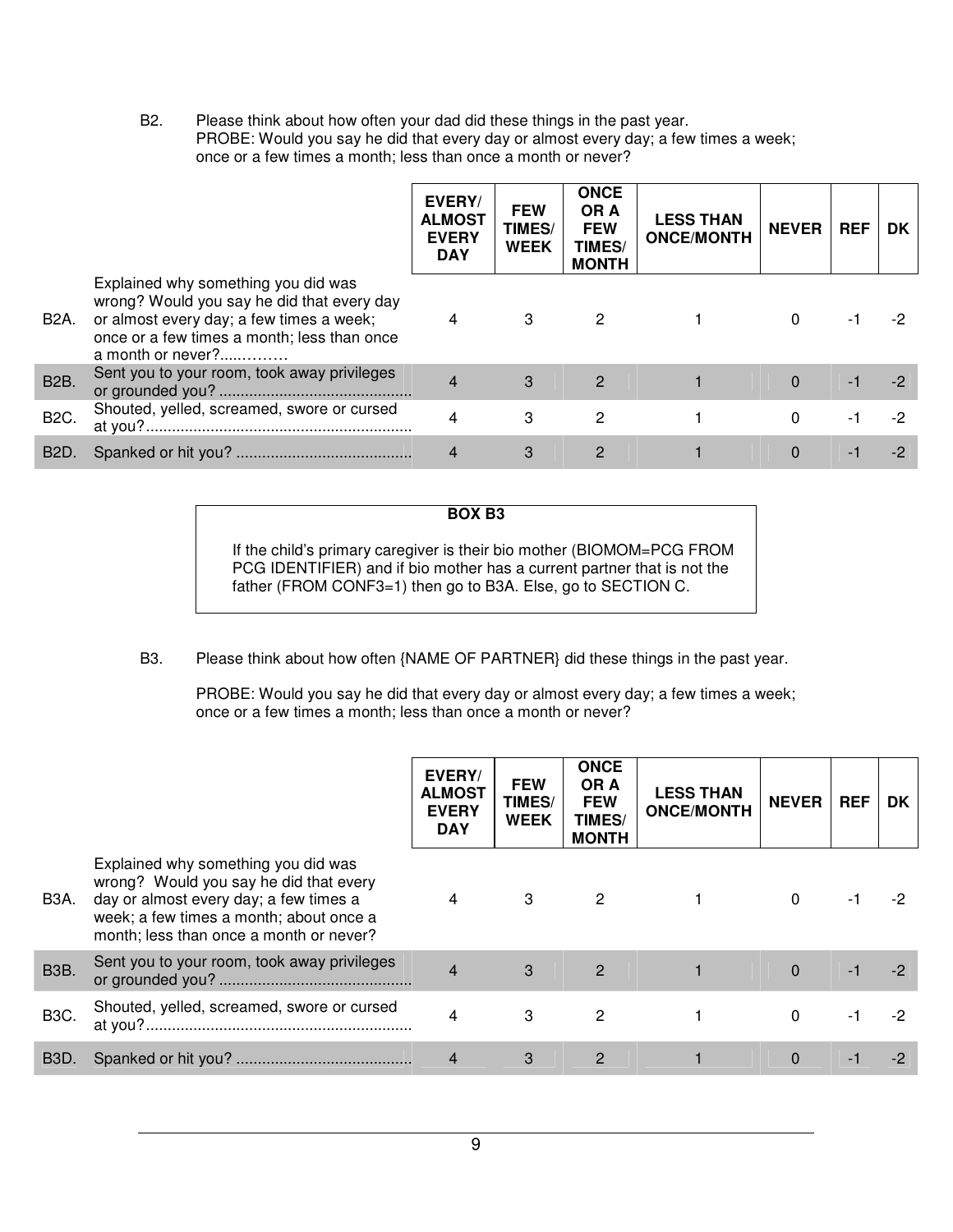#### **SECTION C: SIBLING RELATIONSHIPS**

 $CO<sub>2</sub>$ Next we have some questions about your relationship with your brothers and sisters. Do you have any brothers or sisters living with you? Probe: Are all full, half and step siblings included?  $C1.$ If one of your siblings is hurt or upset, how often do you try and make them feel better? Would you say ...  $C<sub>1</sub>A$ Brothers and sisters sometimes cause trouble, start fights, or are mean to each other. How often would you say that you start fights, cause trouble, or are mean to your  $sibling(s)?$ Would you say ...  $C1B.$ Does your {birth} mother have any children living here with you or somewhere else? **BOX C2** If BIOMOM IS PCG (PCG=BIOMOM FROM PCG IDENTIFIER) or CHILD

has seen BIO MOM in past year (FROM CONF6=1 OR CONF9=1), and child says she has other children (C1B=1) then go to C2. Else go to C3A.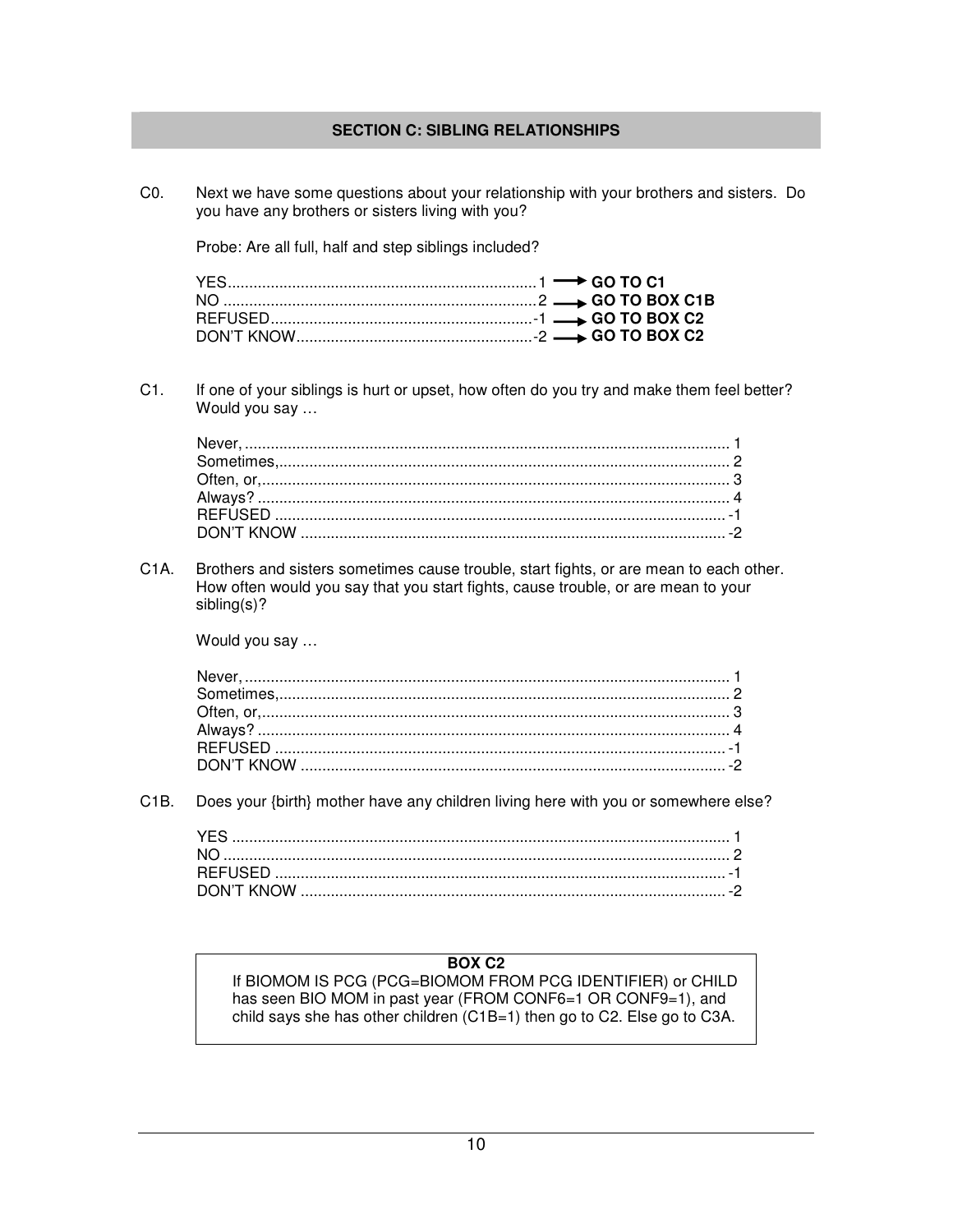C2. Many kids complain that their mothers aren't fair about how they treat them compared to how their mothers treat their brothers or sisters. How is this for you? How often do you feel that your mom treats one of her other children better than she treats you?

{Would you say …./[Would you say, never; sometimes; often; or always?]}

Never, ................................................................................................................. 1 Sometimes, ......................................................................................................... 2 Often, or, ............................................................................................................. 3 Always? .............................................................................................................. 4 REFUSED ......................................................................................................... -1 DON'T KNOW ................................................................................................... -2

C3. Some children feel jealous or upset at times about the attention or affection their mother gives their brother or sister. How often do you feel sort of jealous about her attention or affection toward her other child(ren)?

[Would you say, never; sometimes; often; or always?]

C3A. Does your {biological} father have any children living here with you or somewhere else?

#### **BOX C3**

If BIODAD IS PCG (PCG=BIODAD FROM PCG IDENTIFIER) or CHILD has seen BIODAD in past year (FROM CONF2=1, 2 OR CONF10=1), and child says BIODAD has other children (C3A=1) then go to C4. Else go to Box C5.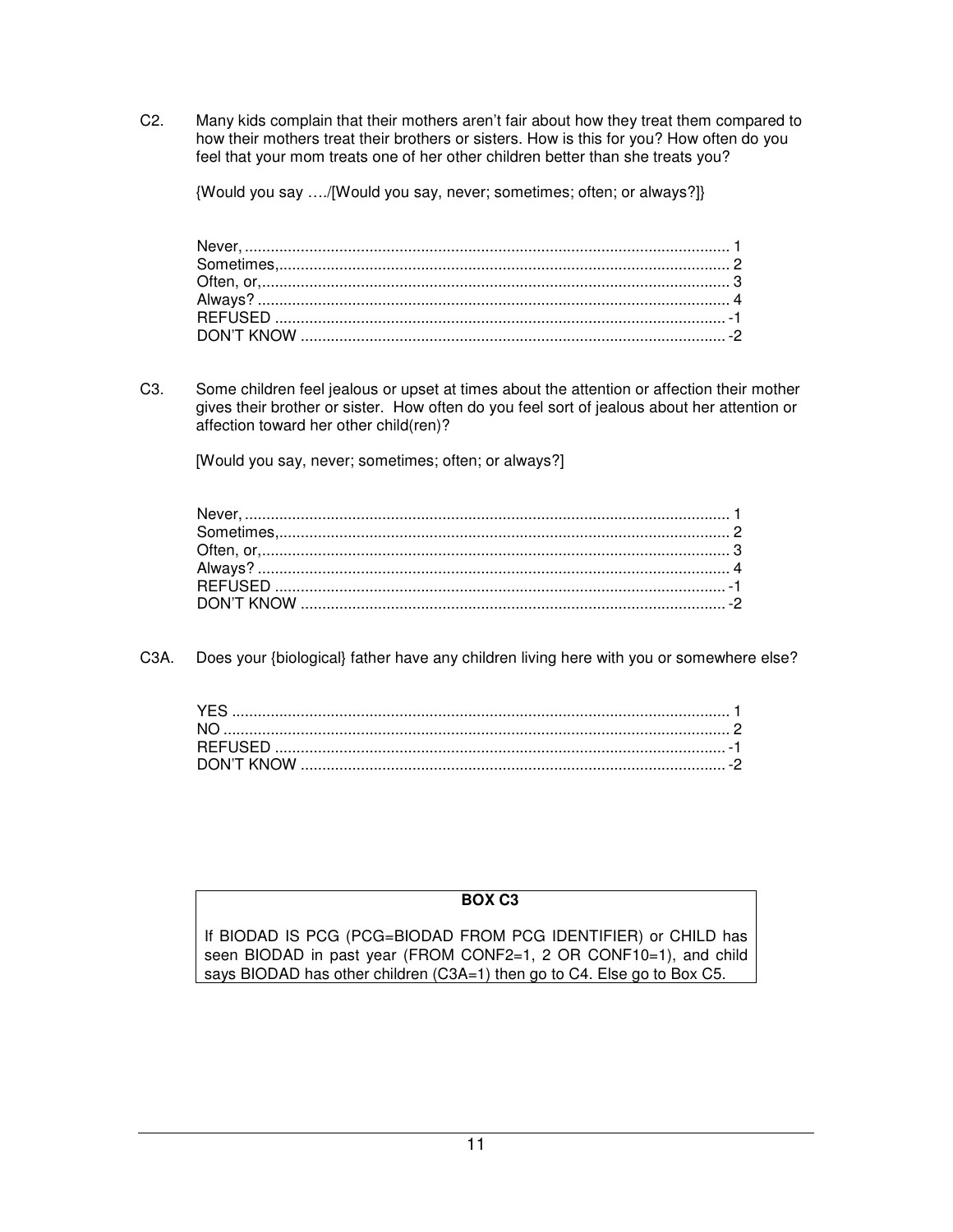C4. {Many kids complain that their fathers aren't fair about how they treat them compared to how their fathers treat their brothers or sisters. How is this for you? How often do you feel that your dad treats one of his other children better than he treats you?/How about with your dad? How often do you think that he treats one of his other children better than he treats you?}

{Would you say …./[Would you say, never; sometimes; often; or always?]}

C5. How often do you feel sort of jealous about how your dad treats his other child(ren)?

[Would you say, never; sometimes; often; or always?]

#### **BOX C5**

If the child's primary caregiver is their bio mother (BIOMOM=PCG FROM PCG IDENTIFIER) and if bio mother has a current partner that is not the father (FROM CONF3=1) then go to C5A. Else go to Section D.

C5A. Does {NAME OF PARTNER} have any children living here with you?

#### **BOX C5A**

If BIOMOM'S PARTNER has other children in the home (C5A=1) then go to C6.

Else go to Section D.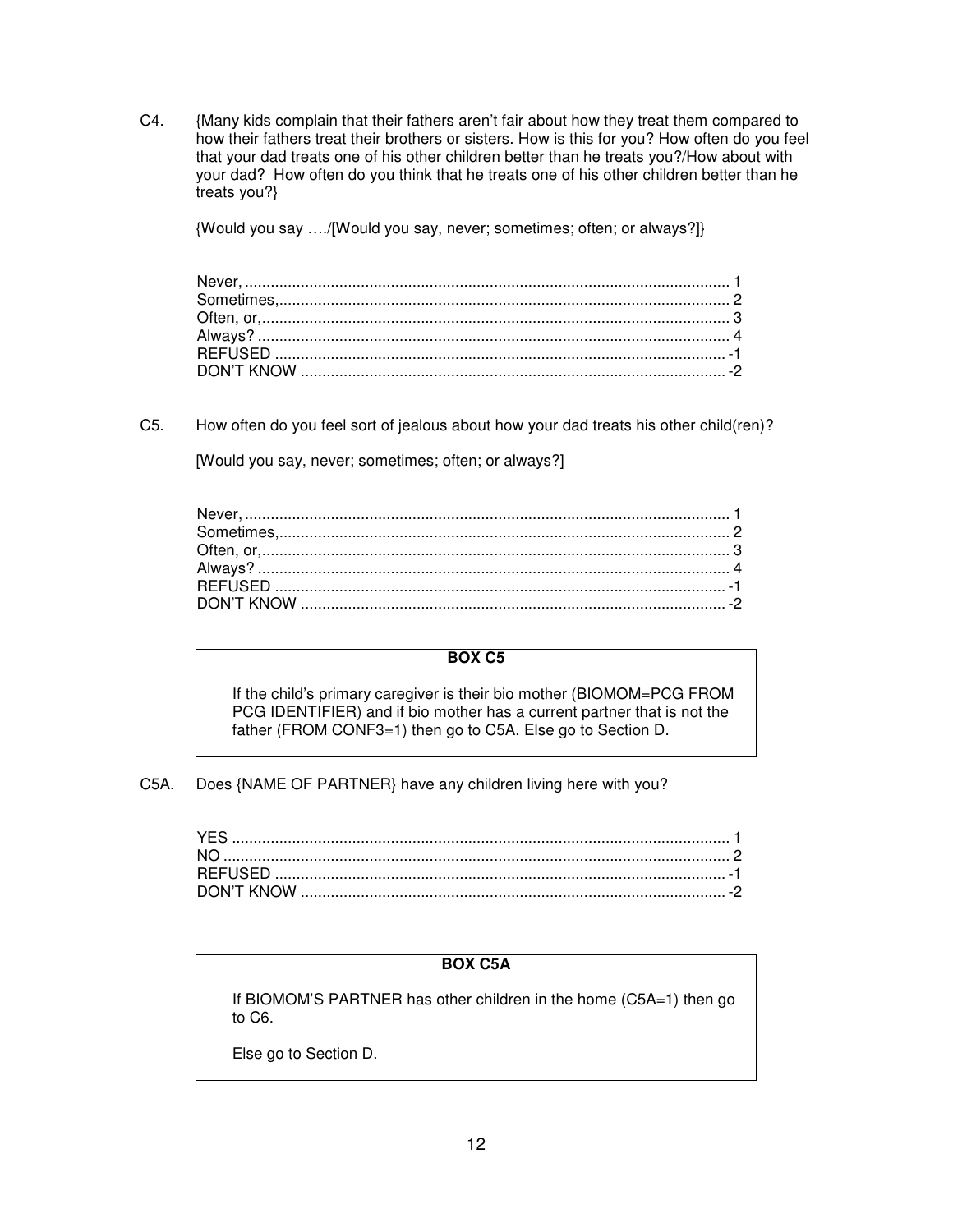C6. {Many kids complain about the way they are treated compared to their brothers or sisters. How is this for you? How often do you feel that [NAME OF PARTNER] treats one of his other children better than he treats you?/How about with {NAME OF PARTNER}? How often do you think that he treats one of his other children better than he treats you?

{Would you say ..../[Would you say, never; sometimes; often; or always?]}

C7. How often do you feel sort of jealous about {NAME OF PARTNER}'s attention or affection toward his other child(ren)?

[Would you say, never; sometimes; often; or always?]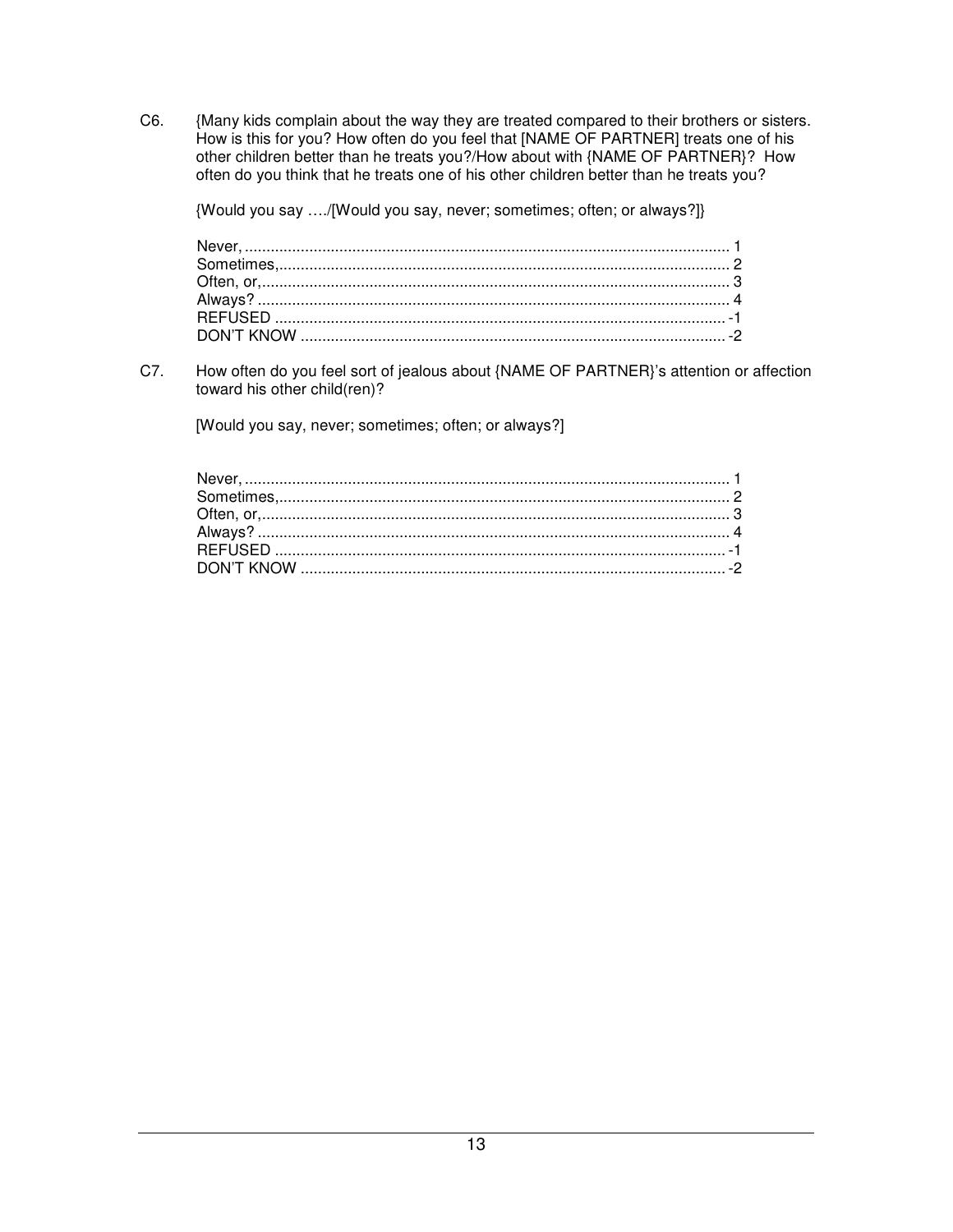### **SECTION D: ROUTINES**

D1. The next questions are about how much time you spend on different activities during the day. On weekdays, about how much time do you usually spend doing each of the following activities?

About how much time on a weekday do you …

Probe: Please tell me if you spend no time at all, spend half an hour or less per weekday, more than half an hour but less than an hour per weekday, 1-2 hours per weekday, or more than 2 hours per weekday?

|                   |                                                                                                                                                                                                                                  | <b>NONE</b>    | <b>HALF AN</b><br><b>HOUR OR</b><br><b>LESS PER</b><br><b>WEEKDAY</b> | <b>MORE</b><br><b>THAN</b><br><b>HALF AN</b><br><b>HOUR</b><br><b>BUT LESS</b><br><b>THAN AN</b><br><b>HOUR</b><br><b>PER</b><br><b>WEEKDAY</b> | 1 -2<br><b>HOURS</b><br><b>PER</b><br><b>WEEKDAY</b> | <b>MORE</b><br>THAN <sub>2</sub><br><b>HOURS</b><br><b>PER</b><br><b>WEEKDAY</b> | <b>REF</b> | DK.  |
|-------------------|----------------------------------------------------------------------------------------------------------------------------------------------------------------------------------------------------------------------------------|----------------|-----------------------------------------------------------------------|-------------------------------------------------------------------------------------------------------------------------------------------------|------------------------------------------------------|----------------------------------------------------------------------------------|------------|------|
| D <sub>1</sub> A. | Hang out with friends? Do you<br>spend no time at all, spend half<br>an hour or less per weekday,<br>more than half an hour but less<br>than an hour per weekday, 1-2<br>hours per weekday, or more than<br>2 hours per weekday? | $\mathbf 0$    |                                                                       | 2                                                                                                                                               | 3                                                    | $\overline{4}$                                                                   |            | $-2$ |
| D <sub>1</sub> B. | Hang out with family members?                                                                                                                                                                                                    | $\mathbf 0$    | 1                                                                     | $\overline{2}$                                                                                                                                  | 3                                                    | $\overline{4}$                                                                   | $-1$       | $-2$ |
| D <sub>1</sub> C. | Do household chores or help at                                                                                                                                                                                                   | $\overline{0}$ | 1                                                                     | $\overline{c}$                                                                                                                                  | 3                                                    | $\overline{4}$                                                                   | $-1$       | $-2$ |
| D <sub>1</sub> D. | Spend time on the computer<br>doing school work?                                                                                                                                                                                 | $\Omega$       | $\mathbf{1}$                                                          | 2                                                                                                                                               | 3                                                    | $\overline{4}$                                                                   | -1         | $-2$ |
| D <sub>1E</sub> . | Spend time on the computer<br>chatting or instant messaging                                                                                                                                                                      | $\mathbf 0$    | 1                                                                     | $\overline{2}$                                                                                                                                  | 3                                                    | $\overline{4}$                                                                   | $-1$       | $-2$ |
| D <sub>1F</sub> . | Spend time on the computer or<br>TV playing computer games?                                                                                                                                                                      | $\mathbf 0$    | $\mathbf{1}$                                                          | $\overline{2}$                                                                                                                                  | 3                                                    | $\overline{4}$                                                                   | $-1$       | $-2$ |
| D <sub>1</sub> G. | Spend time watching TV and                                                                                                                                                                                                       | $\overline{0}$ | 1                                                                     | $\overline{2}$                                                                                                                                  | 3                                                    | 4                                                                                | -1         | $-2$ |
| D <sub>1</sub> H. | Attend practice or lessons or an<br>after-school Program?                                                                                                                                                                        | $\overline{0}$ | 1                                                                     | $\overline{2}$                                                                                                                                  | 3                                                    | $\overline{4}$                                                                   |            | $-2$ |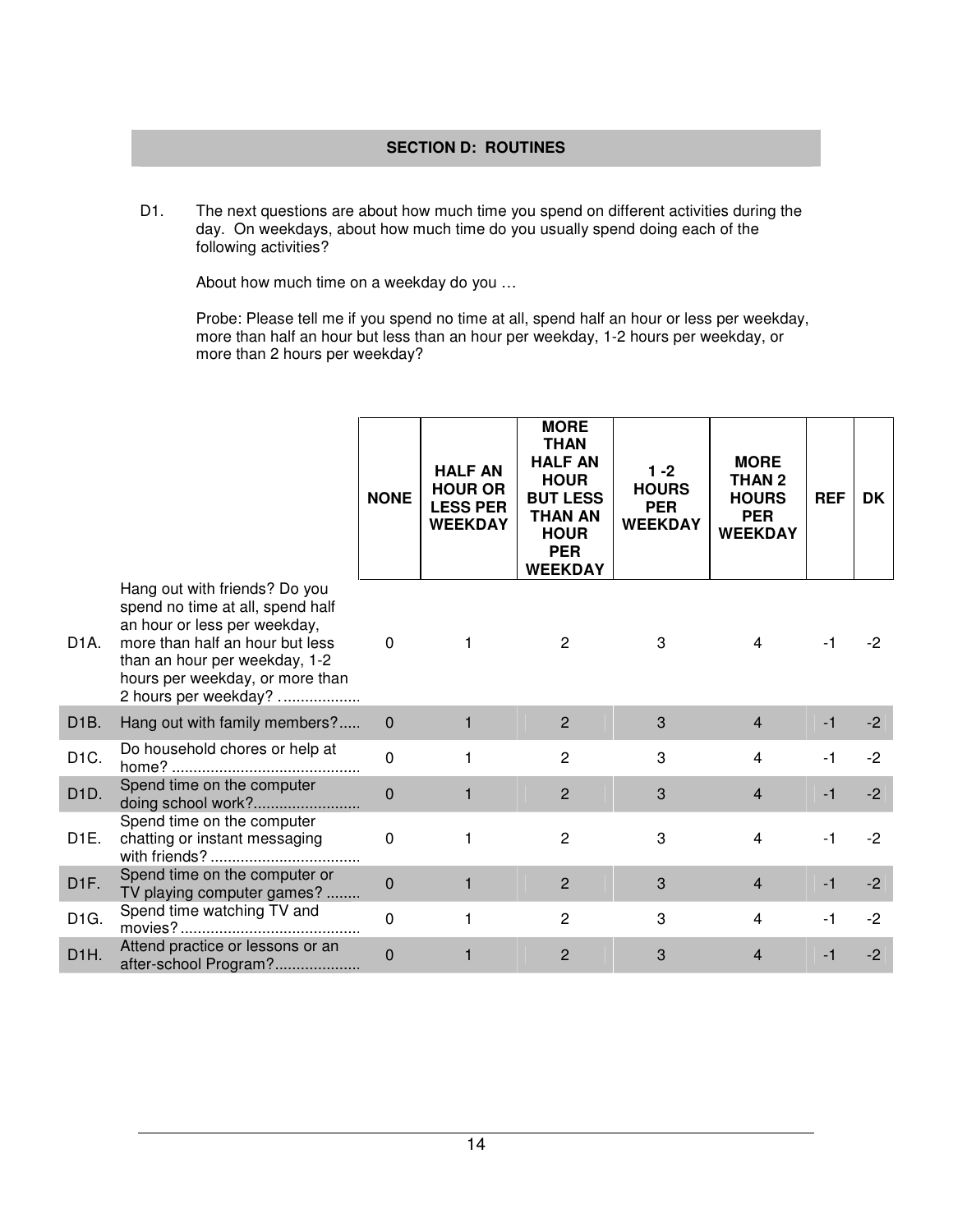D2. Right after-school, are you usually...

### **CODE ONE**

| At home with a sister, brother or cousin (or other family member under 18), 3     |  |
|-----------------------------------------------------------------------------------|--|
| In an organized activity (such as an after school program, lesson or practice), 4 |  |
| With a friend, but no adult present (for example, in the neighborhood,            |  |
|                                                                                   |  |
|                                                                                   |  |
|                                                                                   |  |
|                                                                                   |  |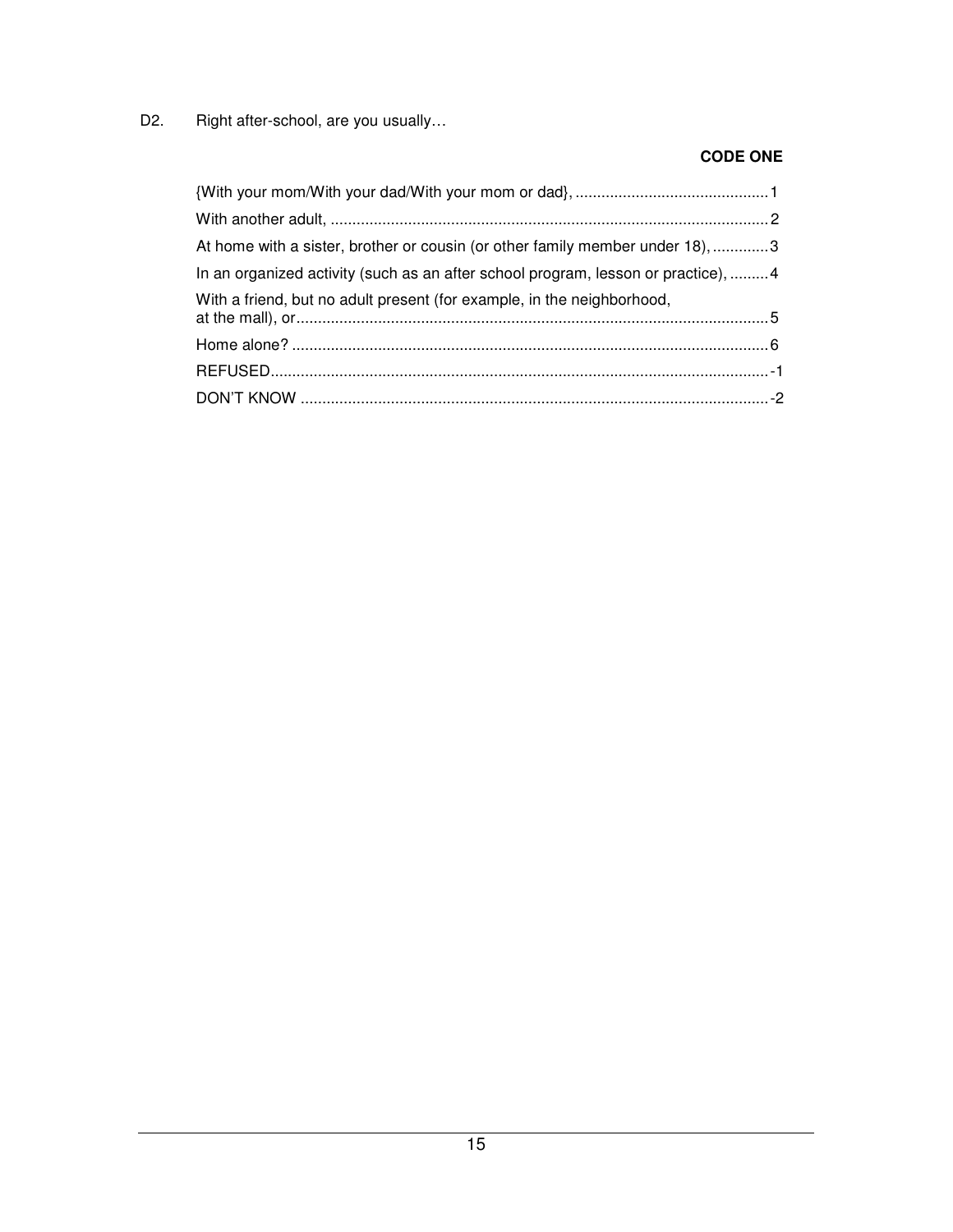## **SECTION E: SCHOOL**

E1. Now I am going to ask you some questions about your experiences at school. Please tell me how often you felt this way in the past month.

**In the last month**, how often did you…

Probe: Please tell me if you felt this way not once in the past month, 1 to 2 times in the past month, about once a week, several times a week, or every day?

|                                                                                                                                                                                                                | <b>NOT</b><br><b>ONCE</b><br>IN<br><b>PAST</b><br><b>MONTH</b> | $1-2$<br><b>TIMES</b><br>IN<br><b>PAST</b><br><b>MONTH</b> | <b>ONCE</b><br>A<br><b>WEEK</b> | <b>SEVERAL</b><br><b>TIMES</b><br><b>PER</b><br><b>WEEK</b> | <b>EVERY</b><br><b>DAY</b> | <b>REF</b> | DK   |
|----------------------------------------------------------------------------------------------------------------------------------------------------------------------------------------------------------------|----------------------------------------------------------------|------------------------------------------------------------|---------------------------------|-------------------------------------------------------------|----------------------------|------------|------|
| E1A. Feel like you were part of<br>your school? Would you say that<br>you felt this way not once in the<br>past month, 1 to 2 times in the<br>past month, about once a week,<br>several times a week, or every | $\Omega$                                                       |                                                            | $\mathcal{P}$                   | 3                                                           |                            |            |      |
| E1B. Feel close to people at                                                                                                                                                                                   | $\Omega$                                                       |                                                            | $\mathcal{P}$                   | 3                                                           |                            | -1         | -2   |
| E1C. Feel happy to be at your                                                                                                                                                                                  | $\Omega$                                                       |                                                            | $\overline{2}$                  | 3                                                           | $\overline{\mathbf{4}}$    | $-1$       | $-2$ |
| E1D. Feel safe at your school?                                                                                                                                                                                 |                                                                |                                                            | 2                               | 3                                                           |                            |            | -2   |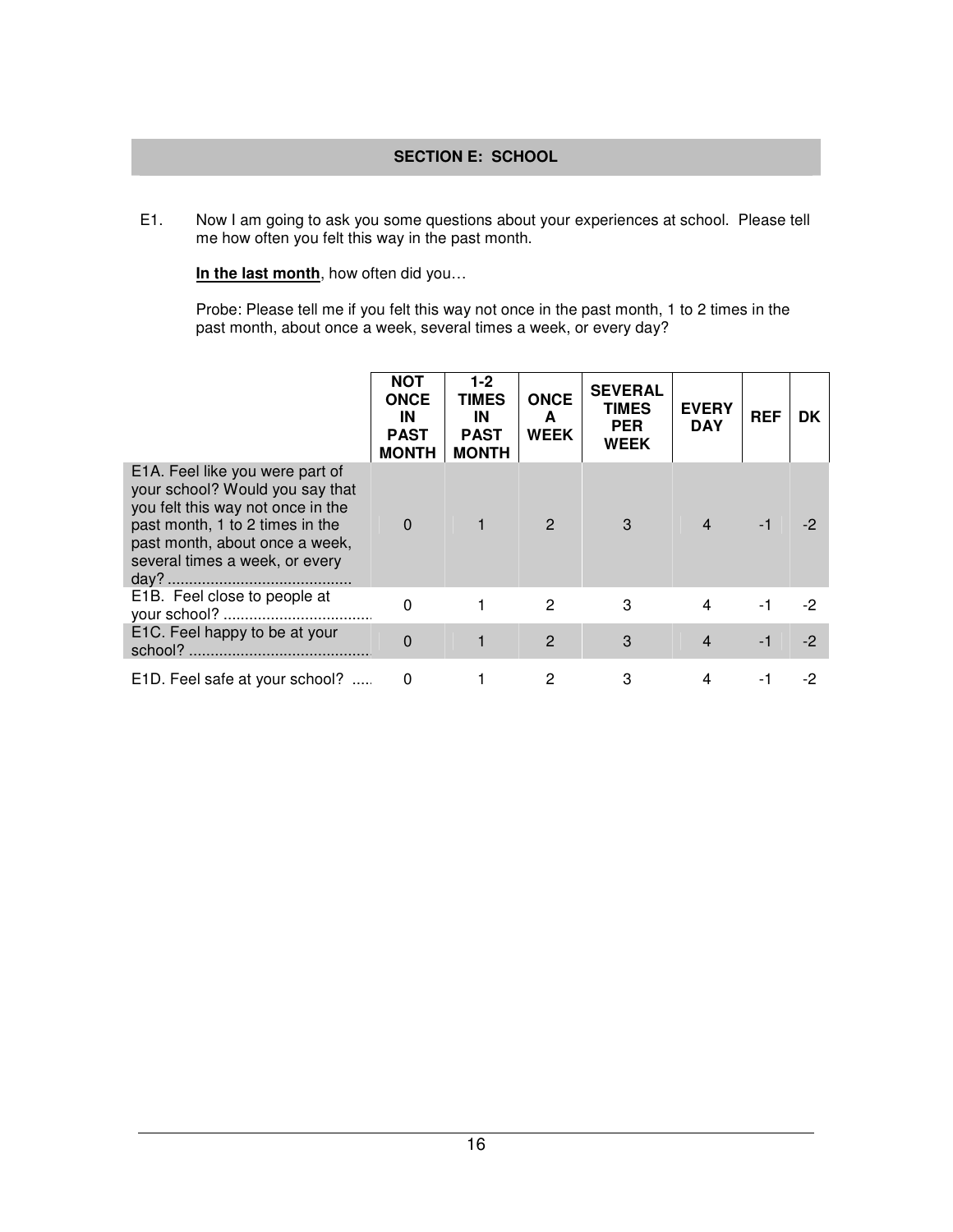E2. Next, I'm going to ask some questions about your experiences with kids at school and in your neighborhood.

**In the last month**, how often have kids in your school or neighborhood….

Probe: Would you say that this happened – Not once in the past month, 1 to 2 times in the past month, about once a week, several times a week, every day?

|                   |                                                                                                                                                                                                  | <b>NOT</b><br><b>ONCE IN</b><br><b>PAST</b><br><b>MONTH</b> | $1-2$<br><b>TIMES IN</b><br><b>PAST</b><br><b>MONTH</b> | <b>ONCE A</b><br><b>WEEK</b> | <b>SEVERAL</b><br><b>TIMES</b><br><b>PER</b><br><b>WEEK</b> | <b>EVERY</b><br><b>DAY</b> | <b>REF</b> | DK   |
|-------------------|--------------------------------------------------------------------------------------------------------------------------------------------------------------------------------------------------|-------------------------------------------------------------|---------------------------------------------------------|------------------------------|-------------------------------------------------------------|----------------------------|------------|------|
| E2A.              | Picked on you or said mean<br>things to you? Would you say<br>that this happened - Not once<br>in the past month, 1 to 2 times<br>in the past month, about once<br>a week, several times a week, | $\Omega$                                                    |                                                         | $\overline{2}$               | 3                                                           | $\overline{4}$             | -1         | $-2$ |
| E <sub>2</sub> B. |                                                                                                                                                                                                  | $\overline{0}$                                              |                                                         | $\overline{2}$               | 3                                                           | $\overline{\mathbf{4}}$    | -1         | $-2$ |
| E2C.              | Taken your things, like your<br>money or lunch, without                                                                                                                                          | $\Omega$                                                    |                                                         | $\overline{2}$               | 3                                                           | $\overline{4}$             | $-1$       | $-2$ |
| E2D.              | Purposely left you out of                                                                                                                                                                        | 0                                                           |                                                         | 2                            | 3                                                           | 4                          | -1         | -2   |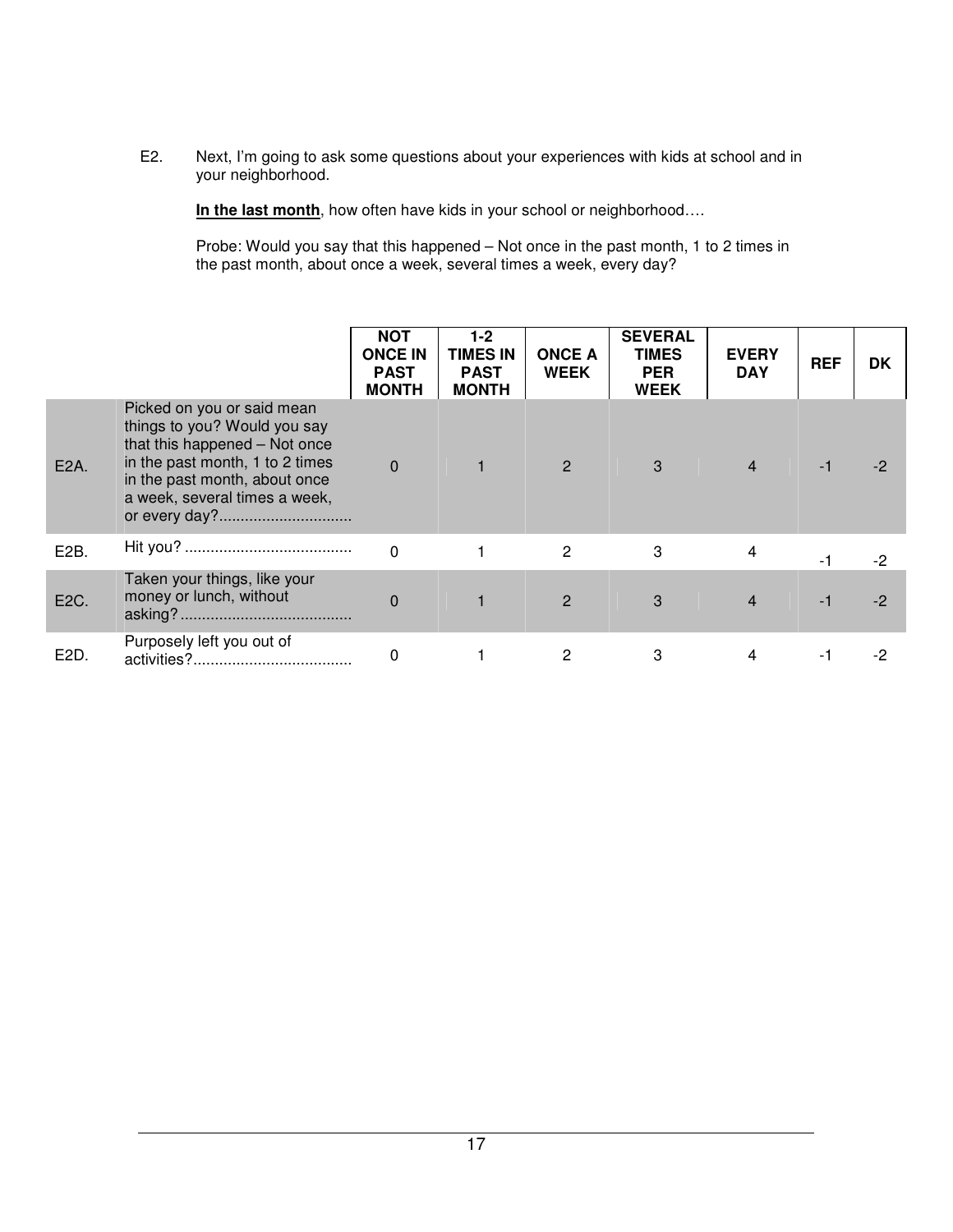# **SECTION F: EARLY DELINQUENCY**

F1. The next questions are about things you might have done either at school or somewhere else. For each activity I read, please tell me "Yes" or "No".

Have you ever…

|                   |                                                                                                                      | <b>YES</b>   | <b>NO</b>      | <b>REF</b> | <b>DK</b> |
|-------------------|----------------------------------------------------------------------------------------------------------------------|--------------|----------------|------------|-----------|
| <b>F1A.</b>       | Purposely damaged or destroyed property that wasn't yours?                                                           | 1            | $\overline{2}$ | $-1$       | $-2$      |
| F <sub>1</sub> B. | Taken or stolen something that didn't belong to you from                                                             | 1            | $\overline{2}$ | $-1$       | $-2$      |
| F1C.              | Taken some money at home that did not belong to you, like<br>from your mothers' purse or from your parents' dresser? | 1            | $\overline{2}$ | $-1$       | $-2$      |
| F <sub>1</sub> D. |                                                                                                                      | 1            | $\overline{c}$ | $-1$       | $-2$      |
| <b>F1E.</b>       |                                                                                                                      | 1            | $\overline{2}$ | $-1$       | $-2$      |
| F <sub>1F</sub> . |                                                                                                                      | 1            | 2              | $-1$       | $-2$      |
| F1G.              | Gone into somebody's garden, backyard, house or garage                                                               | 1            | $\overline{2}$ | $-1$       | $-2$      |
| F1H.              |                                                                                                                      | 1            | $\overline{2}$ | $-1$       | $-2$      |
| F1I.              |                                                                                                                      | $\mathbf{1}$ | $\overline{2}$ | $-1$       | $-2$      |
| F <sub>1</sub> J. | Secretly taken a sip of wine, beer, or liquor?                                                                       | 1            | $\overline{c}$ | $-1$       | $-2$      |
| F1K.              |                                                                                                                      | $\mathbf{1}$ | $\overline{2}$ | $-1$       | $-2$      |
| F <sub>1</sub> L. |                                                                                                                      | 1            | 2              | $-1$       | $-2$      |
| F <sub>1</sub> M. |                                                                                                                      | $\mathbf{1}$ | 2              | $-1$       | $-2$      |
| F1N.              | Written things or sprayed paint on walls or sidewalks or cars?                                                       | 1            | 2              | $-1$       | $-2$      |
| F10.              | Purposely set fire to a building, a car, or other property or tried                                                  | 1            | $\overline{2}$ | $-1$       | $-2$      |
| F <sub>1</sub> P. | Avoided paying for things such as movies, bus or subway rides,                                                       | 1            | $\overline{2}$ | $-1$       | $-2$      |
| F <sub>1Q</sub> . |                                                                                                                      | $\mathbf{1}$ | $\overline{2}$ | $-1$       | $-2$      |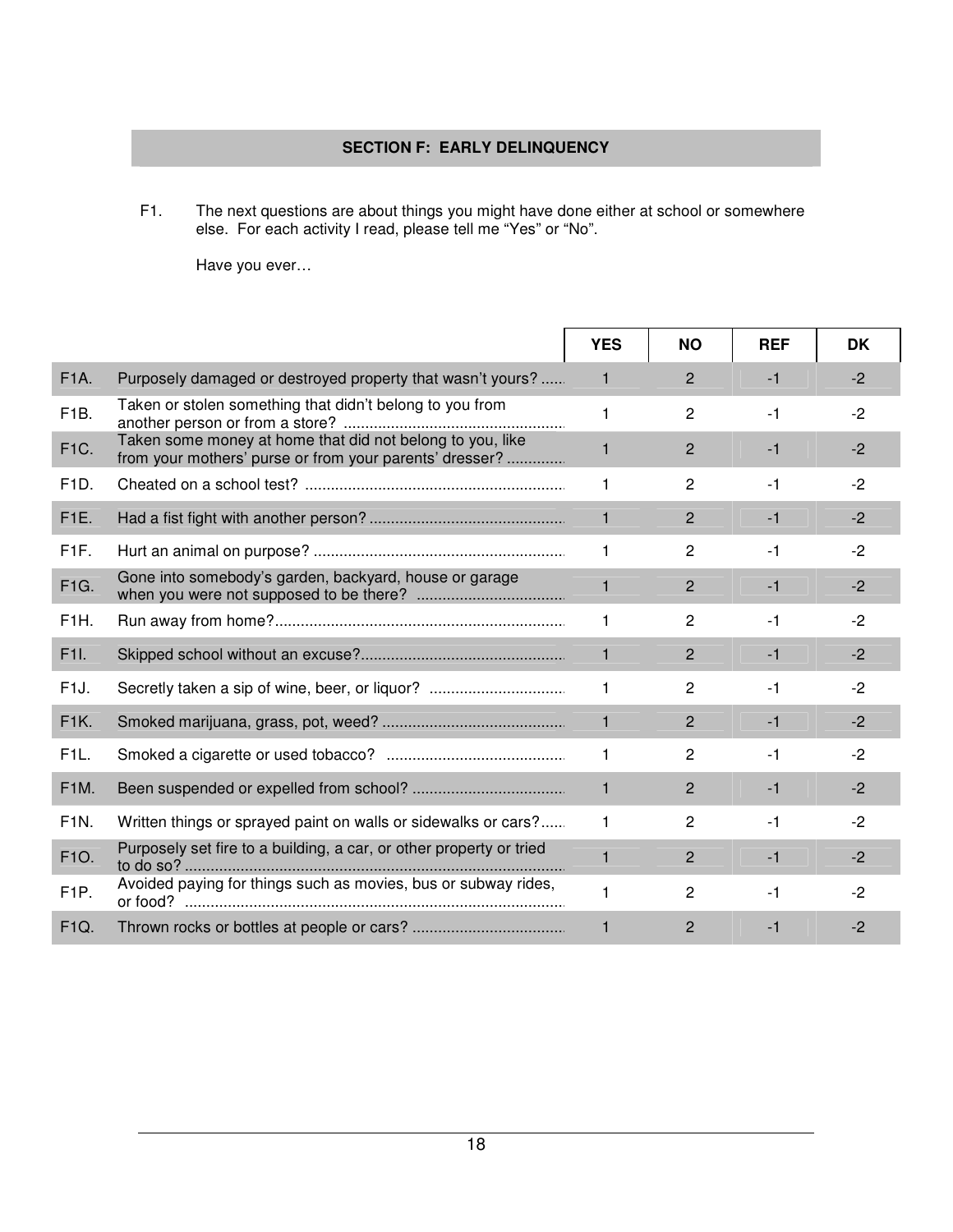### **SECTION G: TASK COMPLETION AND BEHAVIOR**

Now I am going to ask you some questions about how you do things.

G1. Can you tell me how often you do the following things? Would you say never, rarely, sometimes or always?

|      |                                                                                                                                  | <b>NEVER</b> |                                                                                           | <b>RARELY   SOMETIMES  </b>                                                                                                           | ALWAYS REF |    | DK. |
|------|----------------------------------------------------------------------------------------------------------------------------------|--------------|-------------------------------------------------------------------------------------------|---------------------------------------------------------------------------------------------------------------------------------------|------------|----|-----|
| G1A. | I stay with a task until I solve it. Would you say you never<br>do this, rarely do this, sometimes do this or always do<br>this? | $\mathbf{0}$ | $\blacksquare$ $\blacksquare$ $\blacksquare$ $\blacksquare$ $\blacksquare$ $\blacksquare$ | $\overline{\phantom{a}}$ 2                                                                                                            | 3          |    |     |
|      | G1B. Even when a task is difficult, I want to solve it anyway 0                                                                  |              |                                                                                           | $\overline{2}$                                                                                                                        | 3          |    |     |
|      |                                                                                                                                  |              |                                                                                           | $\begin{array}{ c c c c c }\n\hline\n\text{1} & \text{2} & \text{1} \\ \hline\n\text{2} & \text{2} & \text{1} \\ \hline\n\end{array}$ | 3          |    |     |
|      |                                                                                                                                  |              |                                                                                           |                                                                                                                                       | 3          | -1 |     |
|      | G1E. When I start something, I follow it through to the end                                                                      | $\Omega$     | $\blacktriangle \blacktriangledown$                                                       | 2                                                                                                                                     | 3          |    |     |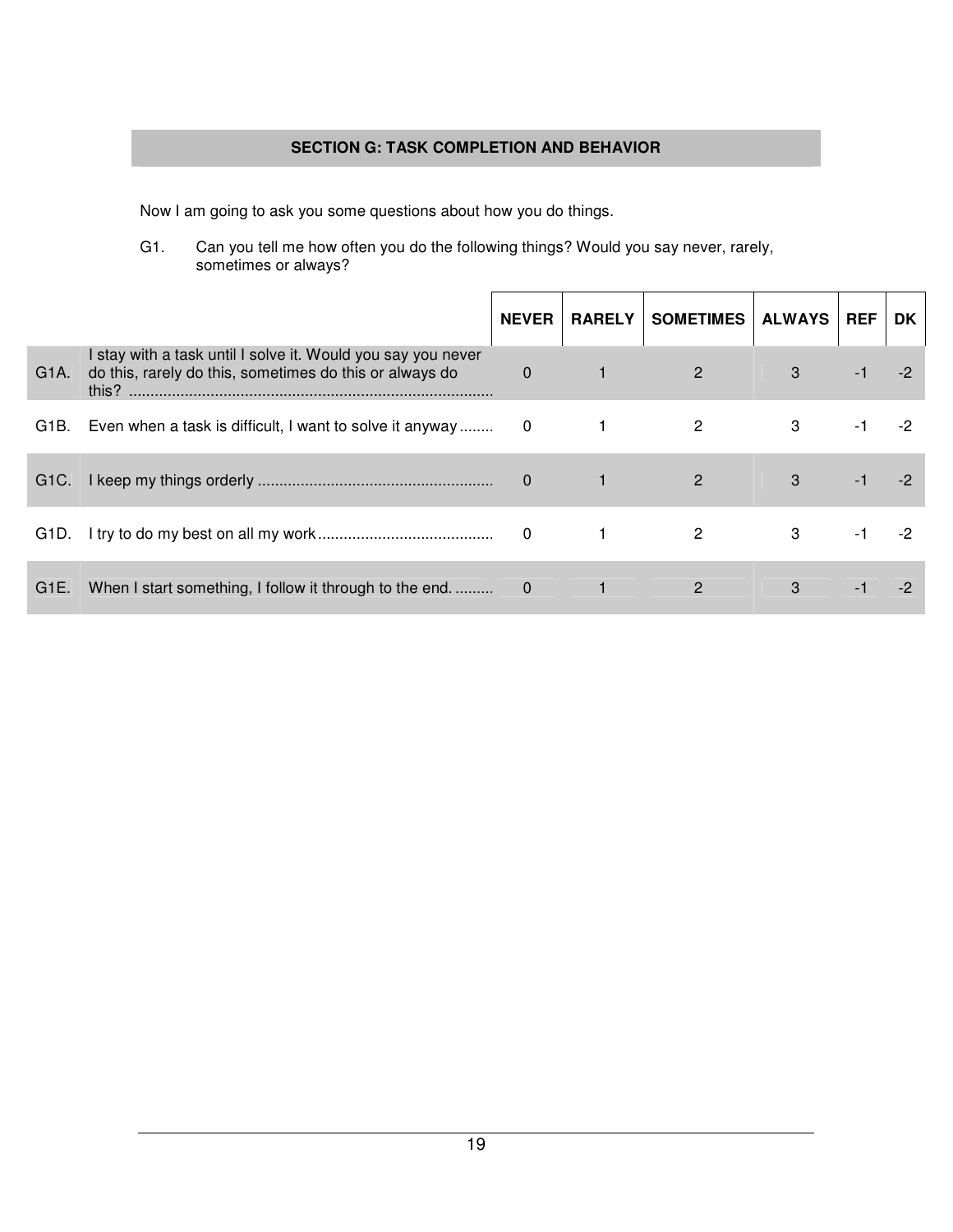G2. I would also like to ask you some questions about how you get along with other children and how you feel at school.

Can you tell me how true the following statements are about yourself?

Probe: Is this not at all true, a little bit true, mostly true, or very true?

|                   |                                                                                                     | <b>NOT</b><br>AT<br><b>ALL</b><br><b>TRUE</b> | A<br><b>LITTLE</b><br><b>BIT</b><br><b>TRUE</b> | <b>MOSTLY</b><br><b>TRUE</b> | <b>VERY</b><br><b>TRUE</b> | <b>REF</b> | <b>DK</b> |
|-------------------|-----------------------------------------------------------------------------------------------------|-----------------------------------------------|-------------------------------------------------|------------------------------|----------------------------|------------|-----------|
| G <sub>2</sub> A. | I feel angry when I have trouble learning<br>something. Is this not at all true, a little bit true, | $\pmb{0}$                                     | 1                                               | $\overline{c}$               | 3                          | $-1$       | $-2$      |
| G <sub>2</sub> B. |                                                                                                     | $\mathbf 0$                                   | $\mathbf{1}$                                    | $\overline{2}$               | 3                          | $-1$       | $-2$      |
| G2C.              |                                                                                                     | $\pmb{0}$                                     | 1                                               | $\overline{c}$               | 3                          | $-1$       | $-2$      |
| G2D.              |                                                                                                     | $\boldsymbol{0}$                              | $\mathbf{1}$                                    | $\overline{2}$               | 3                          | $-1$       | $-2$      |
| G <sub>2</sub> E. |                                                                                                     | 0                                             | 1                                               | $\overline{c}$               | 3                          | $-1$       | $-2$      |
| G <sub>2</sub> F. |                                                                                                     | $\mathbf 0$                                   | 1                                               | $\overline{2}$               | 3                          | $-1$       | $-2$      |
| G <sub>2</sub> G. |                                                                                                     | $\mathbf 0$                                   | 1                                               | $\overline{c}$               | 3                          | $-1$       | $-2$      |
| G <sub>2</sub> H. | It's hard for me to finish my schoolwork                                                            | $\mathbf 0$                                   | 1                                               | $\overline{c}$               | 3                          | $-1$       | $-2$      |
| G2I.              | I worry about doing well in school                                                                  | $\mathbf 0$                                   | 1                                               | $\overline{c}$               | 3                          | $-1$       | $-2$      |
| G <sub>2</sub> J. | I worry about finishing my work                                                                     | $\pmb{0}$                                     | $\mathbf{1}$                                    | $\overline{2}$               | 3                          | $-1$       | $-2$      |
| G <sub>2</sub> K. | I worry about having someone to play with                                                           | 0                                             | 1                                               | $\overline{c}$               | 3                          | $-1$       | $-2$      |
| G <sub>2</sub> L  | I feel ashamed when I make mistakes at school                                                       | $\Omega$                                      | 1                                               | 2                            | 3                          | -1         | -2        |
| G2M.              | I get in trouble for talking and disturbing others                                                  | $\mathbf 0$                                   | 1                                               | $\overline{c}$               | 3                          | $-1$       | $-2$      |
| G <sub>2</sub> N. | I get in trouble for fighting with other kids                                                       | $\mathbf 0$                                   | 1                                               | $\overline{c}$               | 3                          | $-1$       | $-2$      |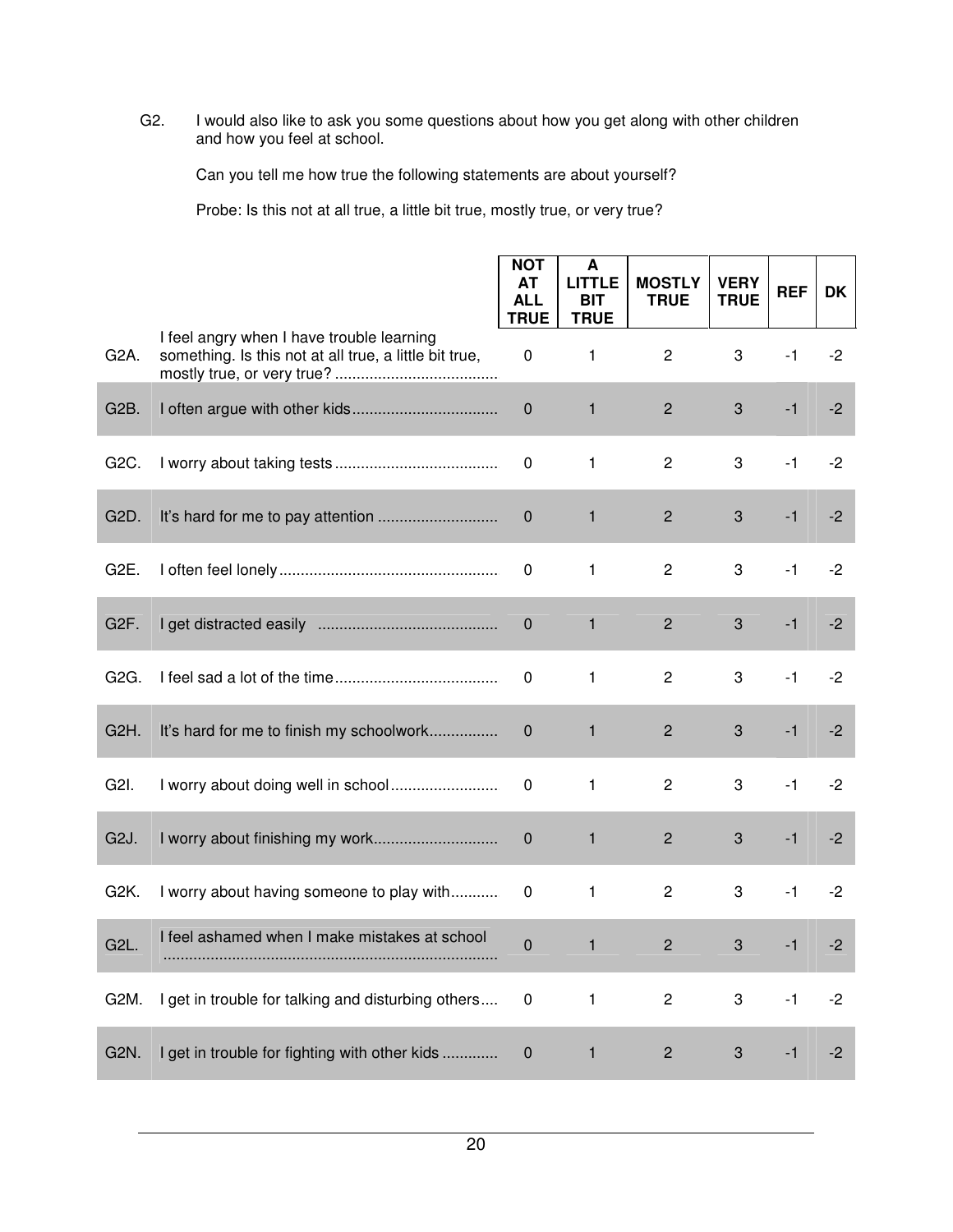# **SECTION H: HEALTH AND SAFETY**

Now, I have a couple of additional questions about your health and safety.

In general, how is your health? Would you say it is ... H1.

How often do you wear a seatbelt when you are riding in a car? Would you say... H<sub>2</sub>.